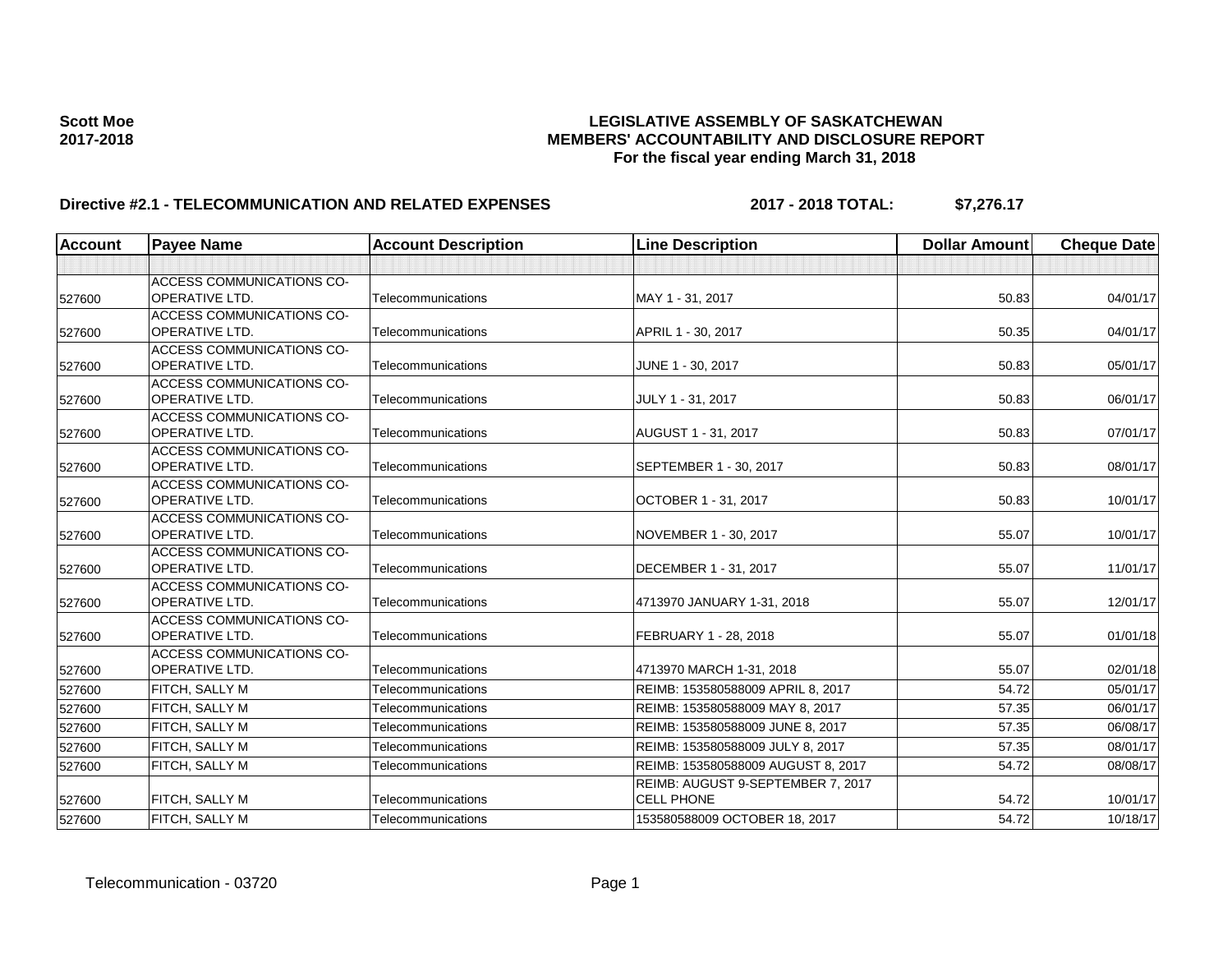### Scott Moe **Bidder Controlled Act and Scott Moe LEGISLATIVE ASSEMBLY OF SASKATCHEWAN**<br>MEMBERS' ACCOUNTABILITY AND DISCLOSURE REF **2017-2018 MEMBERS' ACCOUNTABILITY AND DISCLOSURE REPORT For the fiscal year ending March 31, 2018**

# **Directive #2.1 - TELECOMMUNICATION AND RELATED EXPENSES** 2017 - 2018 TOTAL: \$7,276.17

| <b>Account</b> | <b>Payee Name</b><br><b>Account Description</b><br><b>Line Description</b> |                    | <b>Dollar Amount</b>                  | <b>Cheque Date</b> |          |
|----------------|----------------------------------------------------------------------------|--------------------|---------------------------------------|--------------------|----------|
|                |                                                                            |                    |                                       |                    |          |
| 527600         | FITCH, SALLY M                                                             | Telecommunications | REIMB: 153580588009 NOVEMBER 8, 2017  | 54.72              | 12/01/17 |
| 527600         | <b>FITCH, SALLY M</b>                                                      | Telecommunications | REIMB: 153580588009 DECEMBER 8, 2017  | 57.35              | 01/01/18 |
| 527600         | <b>FITCH, SALLY M</b>                                                      | Telecommunications | REIMB: 153580588009 JANUARY 8, 2018   | 68.21              | 01/08/18 |
| 527600         | <b>FITCH, SALLY M</b>                                                      | Telecommunications | REIMB: 153580588009 FEBRUARY 8, 2018  | 55.08              | 03/01/18 |
| 527600         | <b>FITCH, SALLY M</b>                                                      | Telecommunications | REIMB: 01535805 MARCH 8, 2018         | 55.08              | 03/08/18 |
| 527600         | MOE, SCOTT R                                                               | Telecommunications | REIMB: 340406588002 FEBRIARU 23, 2018 | 172.97             | 03/01/18 |
| 527600         | MOE, SCOTT R                                                               | Telecommunications | REIMB: 340406588002 MARCH 23, 2018    | 155.93             | 03/23/18 |
| 527600         | <b>SASKTEL</b>                                                             | Telecommunications | 334635288008 APRIL 16, 2017           | 69.11              | 05/01/17 |
| 527600         | <b>SASKTEL</b>                                                             | Telecommunications | 911603099004 APRIL 25, 2017           | 419.80             | 05/01/17 |
| 527600         | <b>SASKTEL</b>                                                             | Telecommunications | 911603099004 MAY 25, 2017             | 420.70             | 06/01/17 |
| 527600         | <b>SASKTEL</b>                                                             | Telecommunications | 334635288008 MAY 16, 2017             | 66.55              | 06/01/17 |
| 527600         | <b>SASKTEL</b>                                                             | Telecommunications | RTV - SCOTT MOE - PERSONAL USAGE      | (49.06)            | 06/19/17 |
| 527600         | <b>SASKTEL</b>                                                             | Telecommunications | 911603099004 JUNE 25, 2017            | 419.13             | 07/01/17 |
| 527600         | <b>SASKTEL</b>                                                             | Telecommunications | 334635288008 JUNE 16, 2017            | 64.43              | 07/01/17 |
| 527600         | <b>SASKTEL</b>                                                             | Telecommunications | 334635288008 JULY 16, 2017            | 48.57              | 08/01/17 |
| 527600         | <b>SASKTEL</b>                                                             | Telecommunications | 911603099004 JULY 25, 2017            | 417.79             | 08/01/17 |
| 527600         | <b>SASKTEL</b>                                                             | Telecommunications | 334635288008 AUGUST 16, 2017          | 48.57              | 09/01/17 |
| 527600         | <b>SASKTEL</b>                                                             | Telecommunications | 911603099004 AUGUST 25, 2017          | 415.06             | 09/01/17 |
| 527600         | <b>SASKTEL</b>                                                             | Telecommunications | 911603099004 SEPTEMBER 25, 2017       | 415.36             | 10/01/17 |
| 527600         | <b>SASKTEL</b>                                                             | Telecommunications | RTV - SCOTT MOE - PERSONAL USAGE      | (34.46)            | 10/05/17 |
| 527600         | <b>SASKTEL</b>                                                             | Telecommunications | 911603099004 OCTOBER 25, 2017         | 415.70             | 11/01/17 |
| 527600         | <b>SASKTEL</b>                                                             | Telecommunications | 911603099004 NOVEMBER 25, 2017        | 424.91             | 12/01/17 |
| 527600         | <b>SASKTEL</b>                                                             | Telecommunications | 911603099004 DECEMBER 25, 2017        | 413.56             | 01/01/18 |
| 527600         | <b>SASKTEL</b>                                                             | Telecommunications | 911603099004 JANUARY 25, 2018         | 415.81             | 02/01/18 |
| 527600         | <b>SASKTEL</b>                                                             | Telecommunications | 911603099004 FEBRUARY 25, 2018        | 424.27             | 03/01/18 |
| 527600         | <b>SASKTEL</b>                                                             | Telecommunications | 911603099004 MARCH 25, 2018           | 423.42             | 03/25/18 |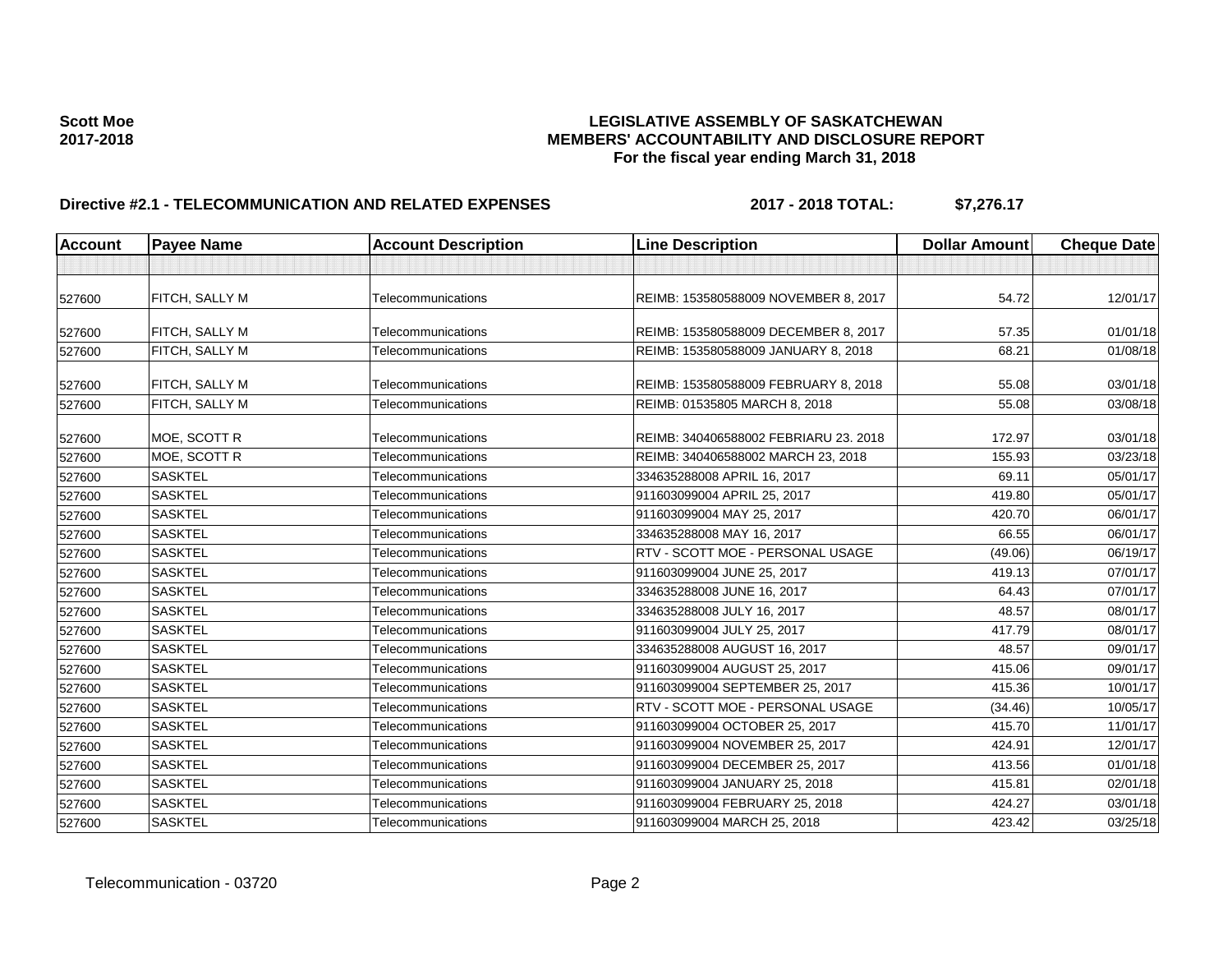### Scott Moe **Bidder Controlled Act and Scott Moe LEGISLATIVE ASSEMBLY OF SASKATCHEWAN**<br>MEMBERS' ACCOUNTABILITY AND DISCLOSURE REF **2017-2018 MEMBERS' ACCOUNTABILITY AND DISCLOSURE REPORT For the fiscal year ending March 31, 2018**

# **Directive #2.1 - TELECOMMUNICATION AND RELATED EXPENSES** 2017 - 2018 TOTAL: \$7,276.17

| <b>Account</b> | <b>Payee Name</b> | <b>Account Description</b> | <b>Line Description</b>         | <b>Dollar Amountl</b> | <b>Cheque Date</b> |
|----------------|-------------------|----------------------------|---------------------------------|-----------------------|--------------------|
|                |                   |                            |                                 |                       |                    |
| 530600         | <b>SASKTEL</b>    | Placement - Tender Ads     | 911603099004 APRIL 25, 2017     | 33.00                 | 05/01/17           |
| 530600         | <b>SASKTEL</b>    | Placement - Tender Ads     | 911603099004 MAY 25, 2017       | 33.00                 | 06/01/17           |
| 530600         | <b>SASKTEL</b>    | Placement - Tender Ads     | 911603099004 JUNE 25, 2017      | 33.00                 | 07/01/17           |
| 530600         | <b>SASKTEL</b>    | Placement - Tender Ads     | 911603099004 JULY 25, 2017      | 33.00                 | 08/01/17           |
| 530600         | <b>SASKTEL</b>    | Placement - Tender Ads     | 911603099004 AUGUST 25, 2017    | 33.00                 | 09/01/17           |
| 530600         | <b>SASKTEL</b>    | Placement - Tender Ads     | 911603099004 SEPTEMBER 25, 2017 | 33.00                 | 10/01/17           |
| 530600         | <b>SASKTEL</b>    | Placement - Tender Ads     | 911603099004 OCTOBER 25, 2017   | 33.00                 | 11/01/17           |
| 530600         | <b>SASKTEL</b>    | Placement - Tender Ads     | 911603099004 NOVEMBER 25, 2017  | 33.00                 | 12/01/17           |
| 530600         | <b>SASKTEL</b>    | Placement - Tender Ads     | 911603099004 DECEMBER 25, 2017  | 33.00                 | 01/01/18           |
| 530600         | <b>SASKTEL</b>    | Placement - Tender Ads     | 911603099004 JANUARY 25, 2018   | 33.00                 | 02/01/18           |
| 530600         | <b>SASKTEL</b>    | Placement - Tender Ads     | 911603099004 FEBRUARY 25, 2018  | 33.00                 | 03/01/18           |
| 530600         | <b>SASKTEL</b>    | Placement - Tender Ads     | 911603099004 MARCH 25, 2018     | 33.00                 | 03/25/18           |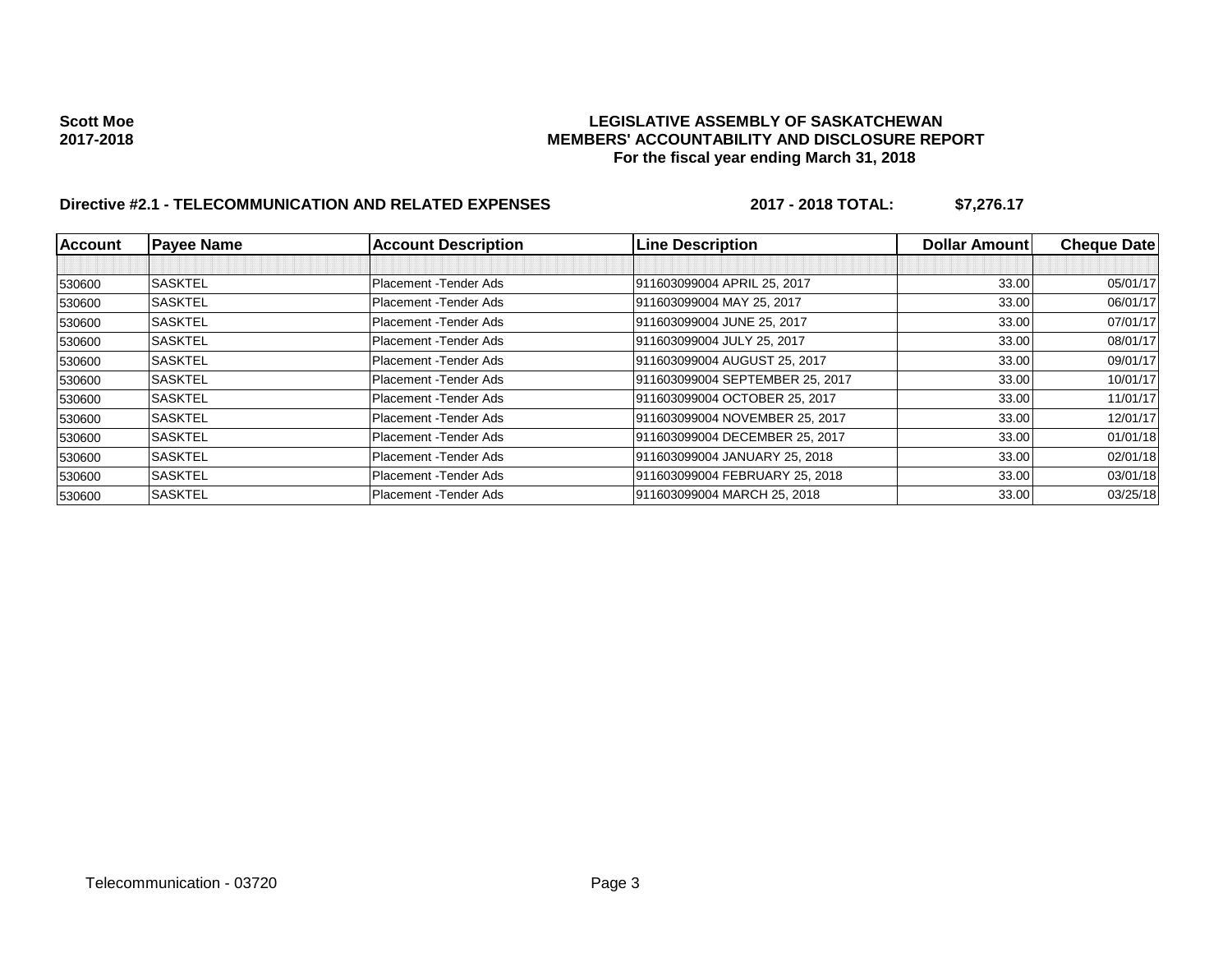### **LEGISLATIVE ASSEMBLY OF SASKATCHEWAN MEMBERS' ACCOUNTABILITY AND DISCLOSURE REPORT For the fiscal year ending March 31, 2018**

## **Directive #3.1 - MLA TRAVEL AND LIVING EXPENSES 2017 - 2018 TOTAL: \$26,634.33**

| <b>Account</b> | <b>Payee Name</b> | <b>Account Description</b>  | <b>Line Description</b>                           | <b>Dollar Amount</b> | <b>Cheque Date</b> |
|----------------|-------------------|-----------------------------|---------------------------------------------------|----------------------|--------------------|
|                |                   |                             |                                                   |                      |                    |
|                |                   |                             | APRIL 2017 MLA REGINA                             |                      |                    |
| 541900         | MOE, SCOTT R      | <b>Elected Rep - Travel</b> | <b>ACCOMMODATIONS</b>                             | 1,500.00             | 04/01/17           |
| 541900         | MOE. SCOTT R      | <b>Elected Rep - Travel</b> | MLA TRAVEL APRIL 2 - 20, 2017                     | 783.71               | 05/16/17           |
| 541900         | MOE, SCOTT R      | Elected Rep - Travel        | MLA TRAVEL APRIL 23 - 30, 2017                    | 468.50               | 05/16/17           |
|                |                   |                             | MAY 2017 MLA REGINA                               |                      |                    |
| 541900         | MOE, SCOTT R      | <b>Elected Rep - Travel</b> | <b>ACCOMMODATIONS</b>                             | 1,550.00             | 05/24/17           |
| 541900         | MOE. SCOTT R      | <b>Elected Rep - Travel</b> | MLA TRAVEL MAY 15 - 19, 2017                      | 434.05               | 06/09/17           |
| 541900         | MOE, SCOTT R      | <b>Elected Rep - Travel</b> | MLA TRAVEL MAY 1 - 14, 2017                       | 1,044.25             | 06/09/17           |
|                |                   |                             | JUNE 2017 MLA REGINA                              |                      |                    |
| 541900         | MOE, SCOTT R      | Elected Rep - Travel        | <b>ACCOMMODATIONS</b>                             | 1,500.00             | 06/19/17           |
| 541900         | MOE, SCOTT R      | <b>Elected Rep - Travel</b> | MLA TRAVEL JUNE 3 - 13, 2017                      | 124.29               | 07/21/17           |
| 541900         | MOE. SCOTT R      | <b>Elected Rep - Travel</b> | MLA TRAVEL JULY 10, 2017                          | 51.15                | 08/08/17           |
|                |                   |                             | AUGUST 2017 MLA REGINA                            |                      |                    |
| 541900         | MOE, SCOTT R      | <b>Elected Rep - Travel</b> | <b>ACCOMMODATION</b>                              | 1,550.00             | 08/30/17           |
|                |                   |                             | JULY 2017 MLA REGINA                              |                      |                    |
| 541900         | MOE, SCOTT R      | <b>Elected Rep - Travel</b> | <b>ACCOMMODATION</b>                              | 1,550.00             | 08/30/17           |
|                |                   |                             | SEPTEMBER 2017 MLA REGINA                         |                      |                    |
| 541900         | MOE, SCOTT R      | <b>Elected Rep - Travel</b> | <b>ACCOMMODATIONS</b>                             | 1.500.00             | 09/22/17           |
| 541900         | MOE, SCOTT R      | <b>Elected Rep - Travel</b> | RTV - SCOTT MOE - LUNCH                           | (13.55)              | 10/05/17           |
|                |                   |                             | OCTOBER 2017 MLA REGINA                           |                      |                    |
| 541900         | MOE, SCOTT R      | Elected Rep - Travel        | <b>ACCOMMODATIONS</b>                             | 1,550.00             | 10/20/17           |
|                | MOE, SCOTT R      | <b>Elected Rep - Travel</b> | MLA TRAVEL AUGUST 8 - SEPTEMBER 30.<br>2017       | 1,256.70             | 11/01/17           |
| 541900         | MOE. SCOTT R      |                             |                                                   | 857.50               |                    |
| 541900         |                   | Elected Rep - Travel        | MLA TRAVEL OCTOBER 23 - 31, 2017                  |                      | 11/21/17           |
| 541900         | MOE, SCOTT R      | Elected Rep - Travel        | NOVEMBER 2017 MLA REGINA<br><b>ACCOMMODATIONS</b> | 1,500.00             | 11/24/17           |
|                |                   |                             | DECEMBER 2017 MLA REGINA                          |                      |                    |
| 541900         | MOE, SCOTT R      | Elected Rep - Travel        | <b>ACCOMMODATIONS</b>                             | 1.550.00             | 12/20/17           |
| 541900         | MOE, SCOTT R      | <b>Elected Rep - Travel</b> | MLA TRAVEL NOVEMBER 1-18, 2017                    | 1,355.93             | 01/01/18           |
| 541900         | MOE, SCOTT R      | Elected Rep - Travel        | MLA TRAVEL NOVEMBER 19-30, 2017                   | 1,078.20             | 01/01/18           |
|                |                   |                             |                                                   | 444.80               |                    |
| 541900         | MOE, SCOTT R      | Elected Rep - Travel        | MLA TRAVEL DECEMBER 3-8, 2017                     |                      | 01/01/18           |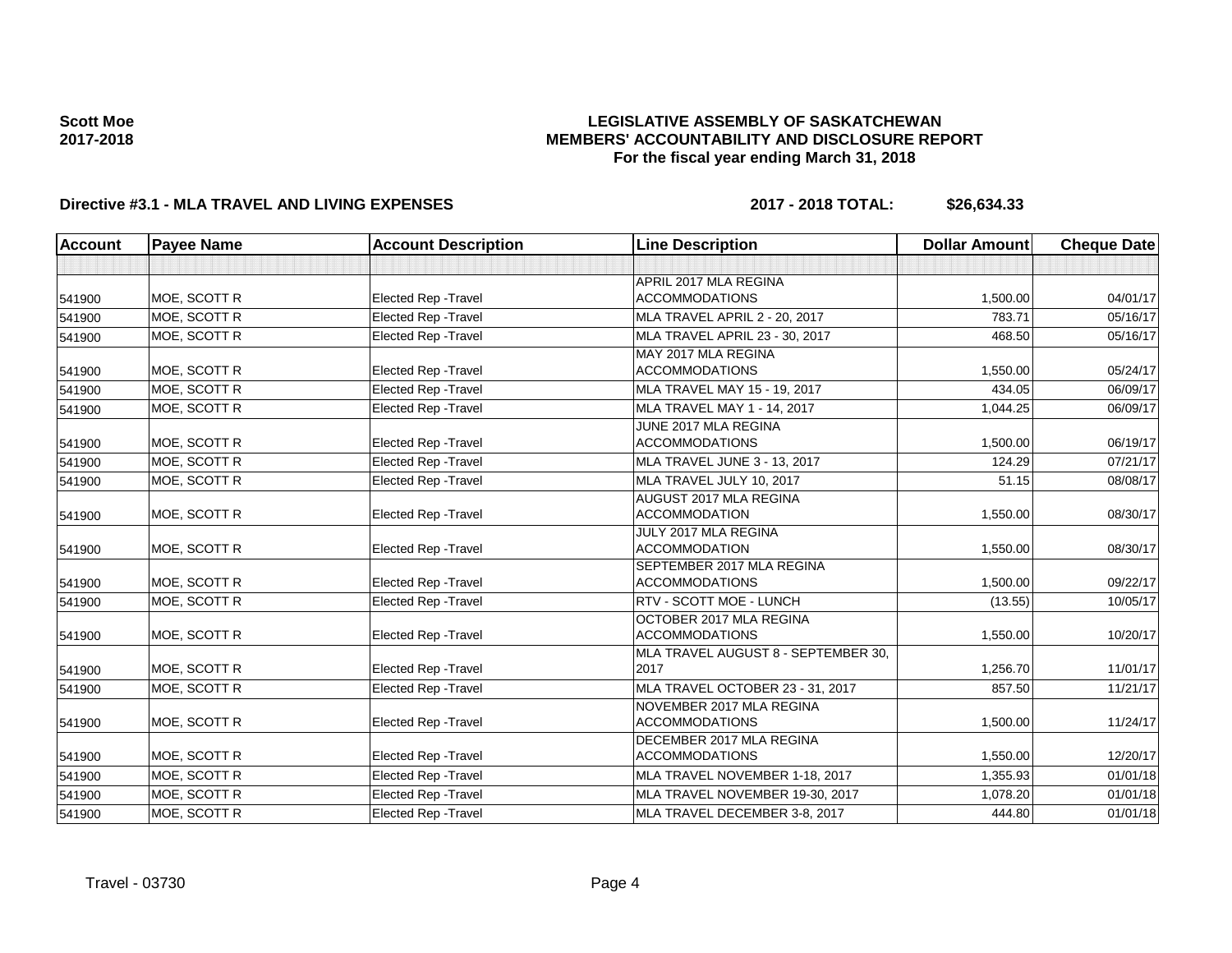### **LEGISLATIVE ASSEMBLY OF SASKATCHEWAN MEMBERS' ACCOUNTABILITY AND DISCLOSURE REPORT For the fiscal year ending March 31, 2018**

## **Directive #3.1 - MLA TRAVEL AND LIVING EXPENSES 2017 - 2018 TOTAL: \$26,634.33**

| <b>Account</b> | <b>Pavee Name</b>    | <b>Account Description</b>  | <b>Line Description</b>         | <b>Dollar Amount</b> | <b>Cheque Datel</b> |
|----------------|----------------------|-----------------------------|---------------------------------|----------------------|---------------------|
|                |                      |                             |                                 |                      |                     |
|                |                      |                             | JANUARY 2018 MLA REGINA         |                      |                     |
| 541900         | <b>IMOE, SCOTT R</b> | Elected Rep - Travel        | <b>ACCOMMODATIONS</b>           | .550.00              | 01/22/18            |
|                |                      |                             | <b>FEBRUARY 2018 MLA REGINA</b> |                      |                     |
| 541900         | <b>IMOE, SCOTT R</b> | Elected Rep - Travel        | <b>ACCOMMODATIONS</b>           | <b>.400.00</b>       | 02/16/18            |
|                |                      |                             | IMARCH 2018 MLA REGINA          |                      |                     |
| 541900         | <b>IMOE, SCOTT R</b> | Elected Rep - Travel        | ACCOMMODATIONS                  | .550.00              | 03/12/18            |
| 541900         | <b>MOE. SCOTT R</b>  | <b>Elected Rep - Travel</b> | MLA TRAVEL MARCH 12-29, 2018    | 498.80               | 03/31/18            |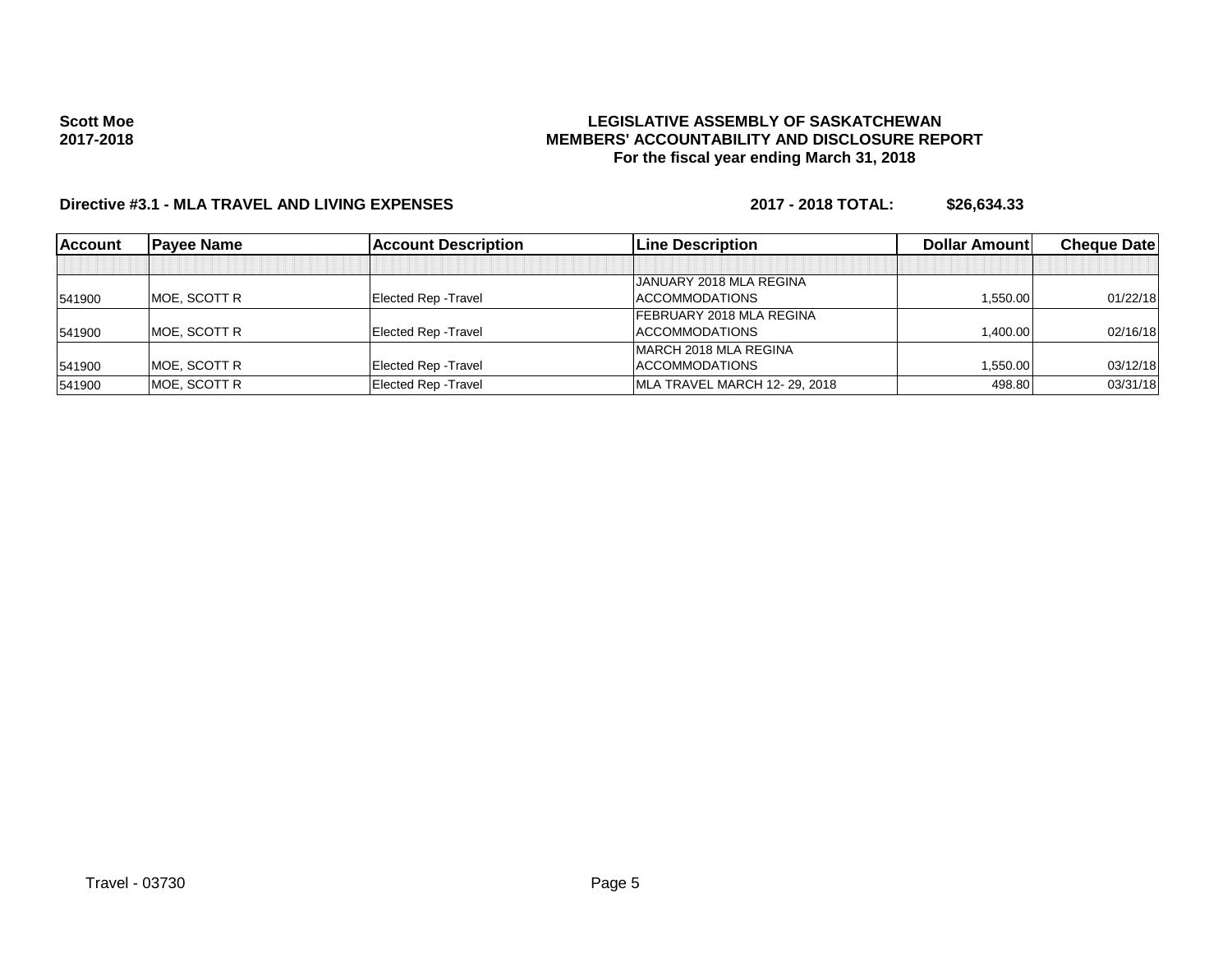### **LEGISLATIVE ASSEMBLY OF SASKATCHEWAN MEMBERS' ACCOUNTABILITY AND DISCLOSURE REPORT For the fiscal year ending March 31, 2018**

| <b>Account</b> | <b>Payee Name</b>             | <b>Account Description</b>                | <b>Line Description</b>        | <b>Dollar Amount</b> | <b>Cheque Date</b> |
|----------------|-------------------------------|-------------------------------------------|--------------------------------|----------------------|--------------------|
|                |                               |                                           |                                |                      |                    |
| 522000         | MOE, RAE                      | Rent of Ground, Buildings and Other Space | APRIL CONSTITUENCY OFFICE RENT | 1,200.00             | 04/01/17           |
| 522000         | MOE, RAE                      | Rent of Ground, Buildings and Other Space | MAY 2017 MLA OFFICE RENT       | 1,200.00             | 05/01/17           |
| 522000         | MOE, RAE                      | Rent of Ground, Buildings and Other Space | JUNE 2017 MLA OFFICE RENT      | 1,200.00             | 05/19/17           |
| 522000         | MOE, RAE                      | Rent of Ground, Buildings and Other Space | JULY 2017 MLA OFFICE RENT      | 1,200.00             | 06/06/17           |
| 522000         | MOE, RAE                      | Rent of Ground, Buildings and Other Space | AUGUST 2017 MLA OFFICE RENT    | 1,200.00             | 07/04/17           |
| 522000         | MOE, RAE                      | Rent of Ground, Buildings and Other Space | SEPTEMBER 2017 MLA OFFICE RENT | 1,200.00             | 08/14/17           |
| 522000         | MOE, RAE                      | Rent of Ground, Buildings and Other Space | OCTOBER 2017 MLA OFFICE RENT   | 1,200.00             | 10/01/17           |
| 522000         | MOE, RAE                      | Rent of Ground, Buildings and Other Space | NOVEMBER 2017 MLA OFFICE RENT  | 1,200.00             | 10/18/17           |
| 522000         | MOE, RAE                      | Rent of Ground, Buildings and Other Space | DECEMBER 2017 MLA OFFICE RENT  | 1,200.00             | 11/10/17           |
| 522000         | MOE, RAE                      | Rent of Ground, Buildings and Other Space | JANUARY 2018 MLA OFFICE RENT   | 1,200.00             | 12/20/17           |
| 522000         | MOE, RAE                      | Rent of Ground, Buildings and Other Space | FEBRUARY 2018 MLA OFFICE RENT  | 1,200.00             | 01/11/18           |
| 522000         | MOE, RAE                      | Rent of Ground, Buildings and Other Space | MARCH 2018 MLA OFFICE RENT     | 1,200.00             | 02/08/18           |
| 522200         | <b>SUCCESS OFFICE SYSTEMS</b> | Rent of Photocopiers                      | <b>COPIER CHARGES</b>          | 159.95               | 05/01/17           |
| 522200         | <b>SUCCESS OFFICE SYSTEMS</b> | Rent of Photocopiers                      | <b>COPIER CHARGES</b>          | 150.38               | 06/01/17           |
| 522200         | <b>SUCCESS OFFICE SYSTEMS</b> | Rent of Photocopiers                      | <b>COPIER CHARGES</b>          | 144.04               | 06/02/17           |
| 522200         | <b>SUCCESS OFFICE SYSTEMS</b> | Rent of Photocopiers                      | <b>COPIER CHARGES</b>          | 142.46               | 07/03/17           |
| 522200         | <b>SUCCESS OFFICE SYSTEMS</b> | Rent of Photocopiers                      | <b>COPIER CHARGES</b>          | 120.81               | 08/01/17           |
| 522200         | <b>SUCCESS OFFICE SYSTEMS</b> | Rent of Photocopiers                      | <b>COPIER CHARGES</b>          | 127.85               | 10/01/17           |
| 522200         | <b>SUCCESS OFFICE SYSTEMS</b> | Rent of Photocopiers                      | <b>COPIER CHARGES</b>          | 129.82               | 10/05/17           |
| 522200         | <b>SUCCESS OFFICE SYSTEMS</b> | Rent of Photocopiers                      | <b>COPIER CHARGES</b>          | 143.42               | 11/01/17           |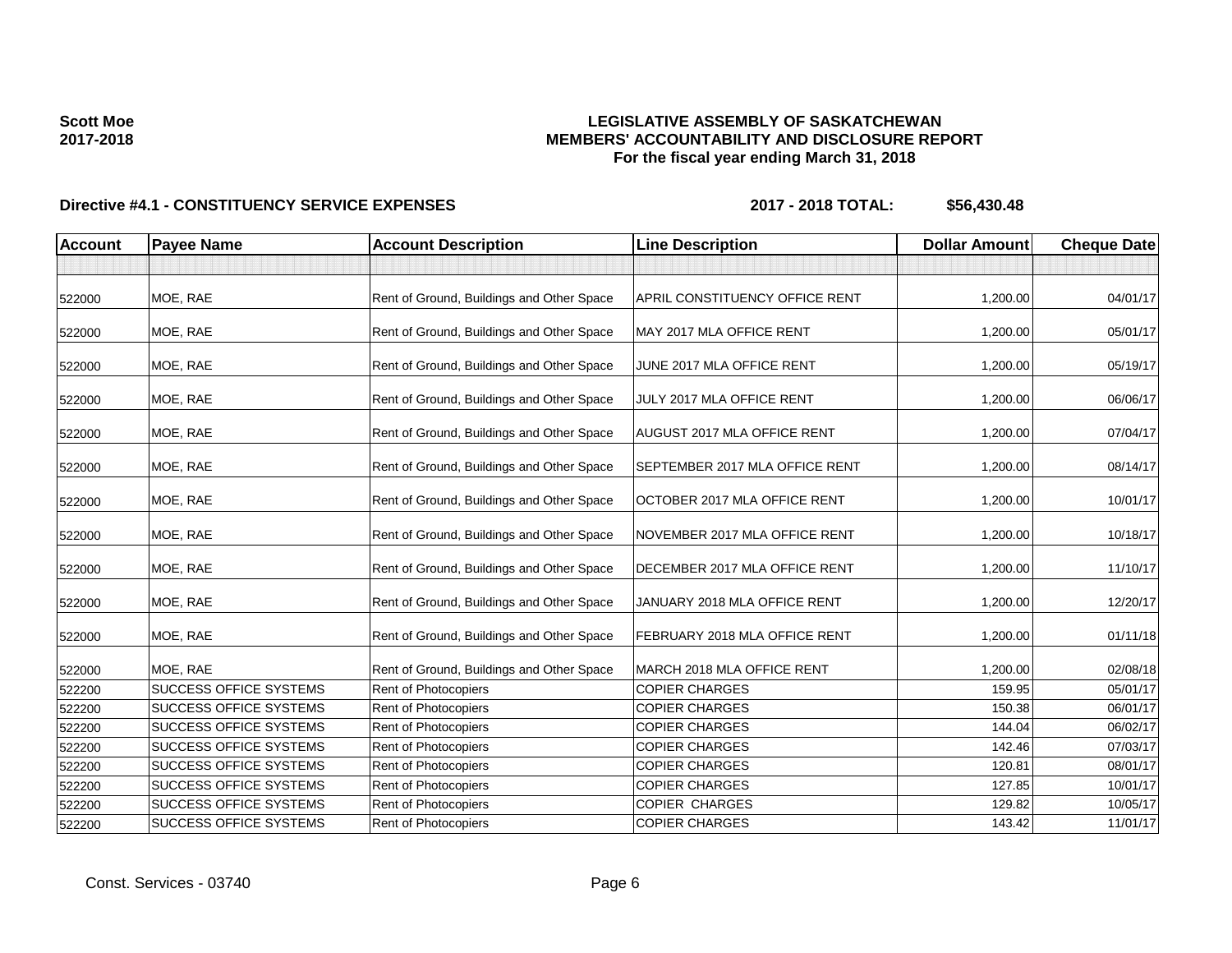### **LEGISLATIVE ASSEMBLY OF SASKATCHEWAN MEMBERS' ACCOUNTABILITY AND DISCLOSURE REPORT For the fiscal year ending March 31, 2018**

| <b>Account</b> | <b>Payee Name</b>                              | <b>Account Description</b>                | <b>Line Description</b>          | <b>Dollar Amount</b> | <b>Cheque Date</b> |
|----------------|------------------------------------------------|-------------------------------------------|----------------------------------|----------------------|--------------------|
|                |                                                |                                           |                                  |                      |                    |
| 522200         | <b>SUCCESS OFFICE SYSTEMS</b>                  | Rent of Photocopiers                      | <b>COPIER CHARGES</b>            | 166.84               | 01/01/18           |
| 522200         | <b>SUCCESS OFFICE SYSTEMS</b>                  | Rent of Photocopiers                      | <b>COPIER CHARGES</b>            | 131.09               | 01/10/18           |
| 522200         | <b>SUCCESS OFFICE SYSTEMS</b>                  | Rent of Photocopiers                      | <b>COPIER CHARGES</b>            | 121.41               | 03/01/18           |
| 522200         | <b>SUCCESS OFFICE SYSTEMS</b>                  | Rent of Photocopiers                      | <b>COPIER CHARGES</b>            | 115.82               | 03/05/18           |
| 522500         | TAIT INSURANCE GROUP INC.                      | <b>Insurance Premiums</b>                 | C70087968-4 OFFICE INSURANCE     | 464.28               | 03/01/18           |
| 525000         | MOE, SCOTT R                                   | Postal, Courier, Freight and Related      | <b>REIMB: POSTAGE</b>            | 1,008.83             | 12/01/17           |
| 525000         | MOE, SCOTT R                                   | Postal, Courier, Freight and Related      | <b>REIMB: POSTAGE</b>            | 892.50               | 12/12/17           |
| 525000         | MOE, SCOTT R                                   | Postal, Courier, Freight and Related      | REIMB: SOFTWARE/COMPUTER/POSTAGE | 788.76               | 03/31/18           |
| 525000         | SHELLBROOK FLOWER SHOP                         | Postal, Courier, Freight and Related      | <b>FLOWERS &amp; DELIVERY</b>    | 42.40                | 01/01/18           |
| 528100         | MOE. SCOTT R                                   | <b>Information Services Subscriptions</b> | REIMB: OFFICE 365 SOFTWARE       | 76.59                | 07/03/17           |
| 530000         | <b>OUTFRONT MEDIA CANADA</b>                   | <b>Communications Development Costs</b>   | POSTER PRODUCTION                | 636.00               | 10/01/17           |
| 530000         | <b>THOMPSON SIGNS</b>                          | <b>Communications Development Costs</b>   | BILLBOARD AD/PRODUCTION          | 900.00               | 10/01/17           |
| 530300         | MARU GROUP CANADA INC.                         | Primary Research/Focus group              | AD HOC CONSULTING - NO GST       | 607.15               | 07/01/17           |
| 530300         | <b>MARU GROUP CANADA INC.</b>                  | Primary Research/Focus group              | AD HOC CONSULTING - NO GST       | 646.74               | 01/01/18           |
| 530300         | MARU GROUP CANADA INC.                         | Primary Research/Focus group              | AD HOC CONSULTING - NO GST       | 632.97               | 03/01/18           |
| 530500         | CARE PRINTING & PUBLISHING INC Media Placement |                                           | <b>ADVERTISING</b>               | 105.00               | 11/01/17           |
| 530500         | CENTURY SIGN RENTALS                           | Media Placement                           | <b>ADVERTISING</b>               | 100.00               | 04/01/17           |
| 530500         | CENTURY SIGN RENTALS                           | Media Placement                           | <b>ADVERTISING</b>               | 100.00               | 05/01/17           |
| 530500         | CENTURY SIGN RENTALS                           | Media Placement                           | <b>ADVERTISING</b>               | 100.00               | 06/01/17           |
| 530500         | CENTURY SIGN RENTALS                           | Media Placement                           | <b>ADVERTISING</b>               | 100.00               | 07/01/17           |
| 530500         | CENTURY SIGN RENTALS                           | Media Placement                           | <b>ADVERTISING</b>               | 100.00               | 08/01/17           |
| 530500         | CENTURY SIGN RENTALS                           | Media Placement                           | <b>ADVERTISING</b>               | 100.00               | 10/01/17           |
| 530500         | CENTURY SIGN RENTALS                           | Media Placement                           | <b>ADVERTISING</b>               | 100.00               | 11/01/17           |
| 530500         | CENTURY SIGN RENTALS                           | Media Placement                           | <b>ADVERTISING</b>               | 100.00               | 11/01/17           |
| 530500         | CENTURY SIGN RENTALS                           | Media Placement                           | <b>ADVERTISING</b>               | 100.00               | 12/01/17           |
| 530500         | <b>CENTURY SIGN RENTALS</b>                    | Media Placement                           | <b>ADVERTISING</b>               | 100.00               | 01/01/18           |
| 530500         | CENTURY SIGN RENTALS                           | Media Placement                           | <b>ADVERTISING</b>               | 110.00               | 02/01/18           |
| 530500         | <b>CENTURY SIGN RENTALS</b>                    | Media Placement                           | <b>ADVERTISING</b>               | 110.00               | 03/01/18           |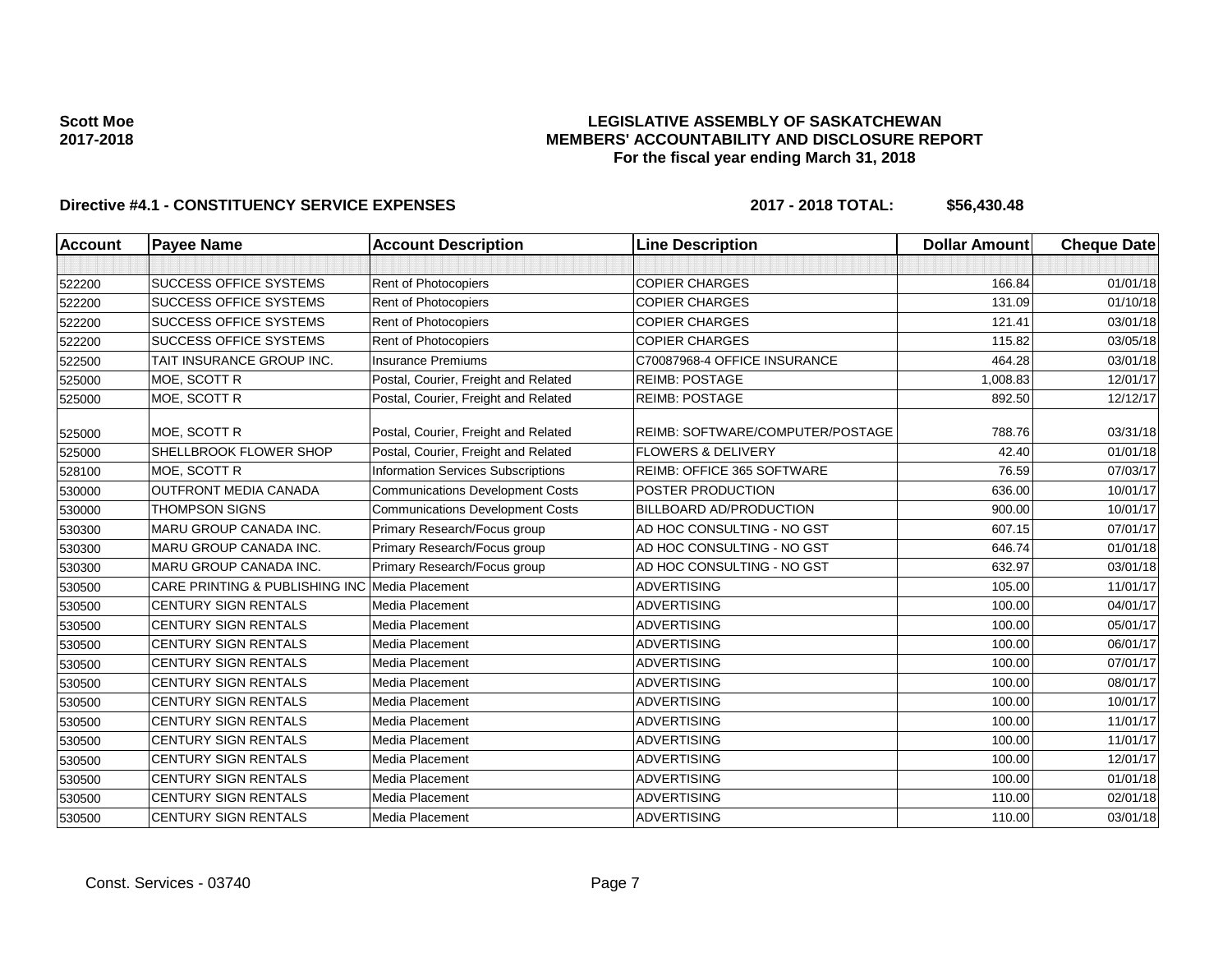### **LEGISLATIVE ASSEMBLY OF SASKATCHEWAN MEMBERS' ACCOUNTABILITY AND DISCLOSURE REPORT For the fiscal year ending March 31, 2018**

| <b>Account</b> | <b>Payee Name</b>                 | <b>Account Description</b> | <b>Line Description</b> | <b>Dollar Amount</b> | <b>Cheque Date</b> |
|----------------|-----------------------------------|----------------------------|-------------------------|----------------------|--------------------|
|                |                                   |                            |                         |                      |                    |
| 530500         | <b>COMMUNITY SAFETY NET</b>       | <b>Media Placement</b>     | ADVERTISING - NO GST    | 150.00               | 06/01/17           |
| 530500         | <b>FABMAR COMMUNICATIONS LTD.</b> | <b>Media Placement</b>     | ADVERTISING - NO GST    | 52.16                | 03/01/18           |
| 530500         | <b>FABMAR COMMUNICATIONS LTD</b>  | Media Placement            | ADVERTISING - NO GST    | 52.16                | 03/01/18           |
|                | GOLDEN WEST BROADCASTING          |                            |                         |                      |                    |
| 530500         | LTD.                              | <b>Media Placement</b>     | <b>ADVERTISING</b>      | 66.98                | 03/01/18           |
|                | GOLDEN WEST BROADCASTING          |                            |                         |                      |                    |
| 530500         | LTD.                              | Media Placement            | ADVERTISING - NO GST    | 80.37                | 03/01/18           |
| 530500         | GOLDEN WEST BROADCASTING<br>LTD.  | Media Placement            | ADVERTISING - NO GST    | 34.23                | 03/01/18           |
| 530500         | HARVARD BROADCASTING INC.         | Media Placement            | <b>ADVERTISING</b>      | 159.70               | 03/01/18           |
| 530500         | <b>JENSON PUBLISHING</b>          | <b>Media Placement</b>     | <b>ADVERTISING</b>      | 38.00                | 04/06/17           |
| 530500         | <b>JENSON PUBLISHING</b>          | Media Placement            | <b>ADVERTISING</b>      | 38.00                | 04/13/17           |
| 530500         | <b>JENSON PUBLISHING</b>          | <b>Media Placement</b>     | <b>ADVERTISING</b>      | 38.00                | 05/01/17           |
|                | <b>JENSON PUBLISHING</b>          | Media Placement            | <b>ADVERTISING</b>      | 38.00                | 05/01/17           |
| 530500         | JENSON PUBLISHING                 | Media Placement            | <b>ADVERTISING</b>      | 38.00                |                    |
| 530500         | <b>JENSON PUBLISHING</b>          | Media Placement            | <b>ADVERTISING</b>      | 38.00                | 05/04/17           |
| 530500         |                                   |                            |                         |                      | 06/01/17           |
| 530500         | <b>JENSON PUBLISHING</b>          | Media Placement            | <b>ADVERTISING</b>      | 38.00                | 06/01/17           |
| 530500         | JENSON PUBLISHING                 | Media Placement            | ADVERTISING             | 38.00                | 06/01/17           |
| 530500         | JENSON PUBLISHING                 | Media Placement            | <b>ADVERTISING</b>      | 38.00                | 06/01/17           |
| 530500         | <b>JENSON PUBLISHING</b>          | Media Placement            | <b>ADVERTISING</b>      | 38.00                | 06/01/17           |
| 530500         | <b>JENSON PUBLISHING</b>          | Media Placement            | <b>ADVERTISING</b>      | 38.00                | 06/08/17           |
| 530500         | <b>JENSON PUBLISHING</b>          | Media Placement            | <b>ADVERTISING</b>      | 38.00                | 07/01/17           |
| 530500         | <b>JENSON PUBLISHING</b>          | Media Placement            | ADVERTISING             | 59.00                | 07/01/17           |
| 530500         | <b>JENSON PUBLISHING</b>          | Media Placement            | <b>ADVERTISING</b>      | 38.00                | 07/01/17           |
| 530500         | <b>JENSON PUBLISHING</b>          | Media Placement            | <b>ADVERTISING</b>      | 38.00                | 07/01/17           |
| 530500         | <b>JENSON PUBLISHING</b>          | Media Placement            | <b>ADVERTISING</b>      | 38.00                | 07/06/17           |
| 530500         | <b>JENSON PUBLISHING</b>          | Media Placement            | <b>ADVERTISING</b>      | 38.00                | 07/13/17           |
| 530500         | JENSON PUBLISHING                 | Media Placement            | <b>ADVERTISING</b>      | 38.00                | 07/20/17           |
| 530500         | JENSON PUBLISHING                 | Media Placement            | <b>ADVERTISING</b>      | 107.60               | 07/20/17           |
| 530500         | <b>JENSON PUBLISHING</b>          | Media Placement            | <b>ADVERTISING</b>      | 38.00                | 08/01/17           |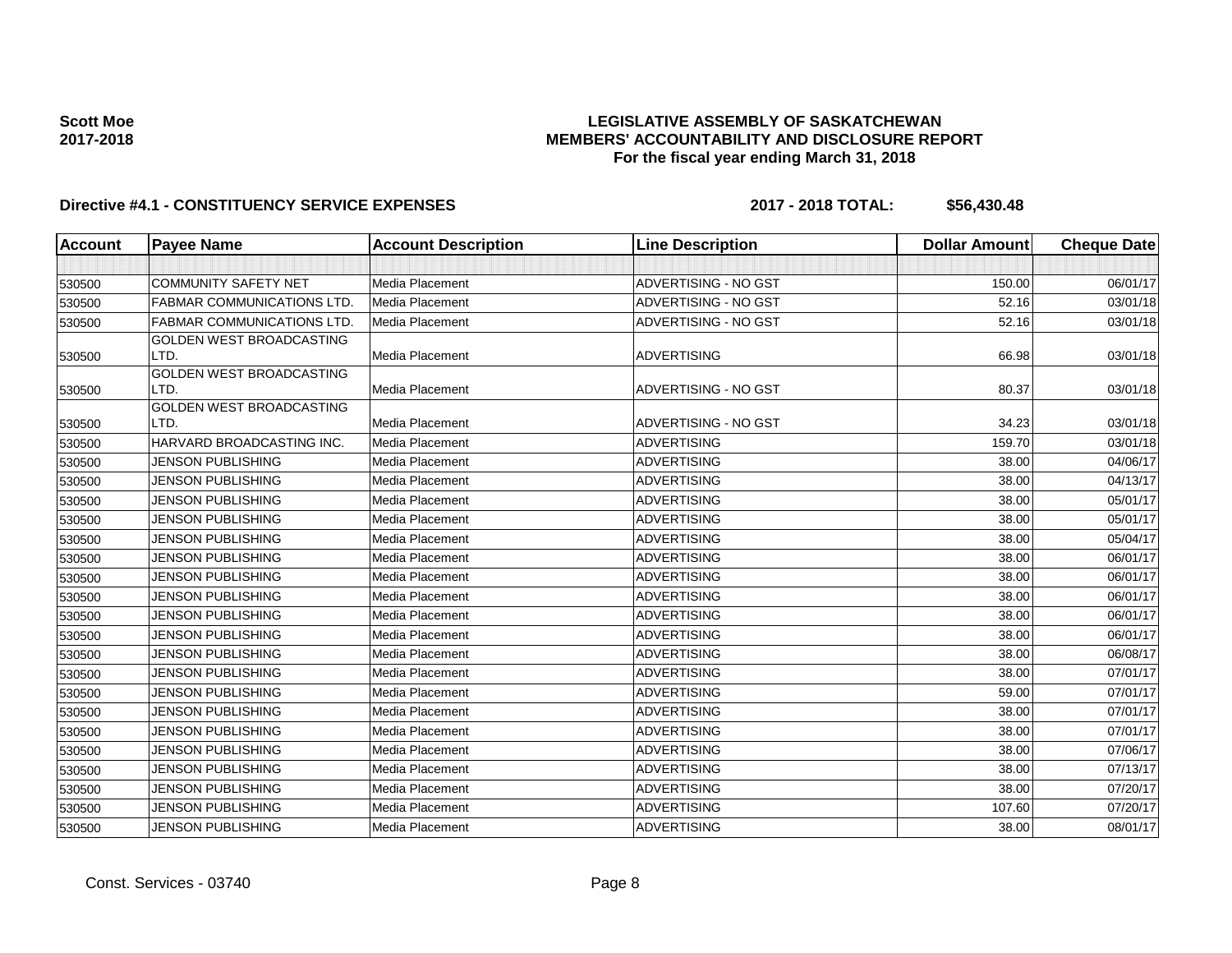### **LEGISLATIVE ASSEMBLY OF SASKATCHEWAN MEMBERS' ACCOUNTABILITY AND DISCLOSURE REPORT For the fiscal year ending March 31, 2018**

| <b>Account</b> | <b>Payee Name</b>        | <b>Account Description</b> | <b>Line Description</b> | <b>Dollar Amount</b> | <b>Cheque Date</b> |
|----------------|--------------------------|----------------------------|-------------------------|----------------------|--------------------|
|                |                          |                            |                         |                      |                    |
| 530500         | <b>JENSON PUBLISHING</b> | Media Placement            | <b>ADVERTISING</b>      | 38.00                | 08/03/17           |
| 530500         | <b>JENSON PUBLISHING</b> | Media Placement            | <b>ADVERTISING</b>      | 38.00                | 08/10/17           |
| 530500         | <b>JENSON PUBLISHING</b> | Media Placement            | <b>ADVERTISING</b>      | 38.00                | 08/17/17           |
| 530500         | <b>JENSON PUBLISHING</b> | Media Placement            | <b>ADVERTISING</b>      | 38.00                | 08/24/17           |
| 530500         | <b>JENSON PUBLISHING</b> | Media Placement            | <b>ADVERTISING</b>      | 38.00                | 09/01/17           |
| 530500         | <b>JENSON PUBLISHING</b> | Media Placement            | <b>ADVERTISING</b>      | 232.50               | 10/01/17           |
| 530500         | <b>JENSON PUBLISHING</b> | Media Placement            | <b>ADVERTISING</b>      | 38.00                | 10/01/17           |
| 530500         | <b>JENSON PUBLISHING</b> | Media Placement            | <b>ADVERTISING</b>      | 38.00                | 10/01/17           |
| 530500         | <b>JENSON PUBLISHING</b> | Media Placement            | <b>ADVERTISING</b>      | 45.00                | 10/01/17           |
| 530500         | JENSON PUBLISHING        | <b>Media Placement</b>     | <b>ADVERTISING</b>      | 38.00                | 10/01/17           |
| 530500         | <b>JENSON PUBLISHING</b> | Media Placement            | <b>ADVERTISING</b>      | 38.00                | 10/01/17           |
| 530500         | <b>JENSON PUBLISHING</b> | Media Placement            | <b>ADVERTISING</b>      | 38.00                | 10/12/17           |
| 530500         | JENSON PUBLISHING        | Media Placement            | <b>ADVERTISING</b>      | 38.00                | 10/19/17           |
| 530500         | <b>JENSON PUBLISHING</b> | Media Placement            | <b>ADVERTISING</b>      | 45.00                | 11/01/17           |
| 530500         | <b>JENSON PUBLISHING</b> | Media Placement            | <b>ADVERTISING</b>      | 38.00                | 11/01/17           |
| 530500         | <b>JENSON PUBLISHING</b> | Media Placement            | <b>ADVERTISING</b>      | 38.00                | 11/01/17           |
| 530500         | <b>JENSON PUBLISHING</b> | Media Placement            | <b>ADVERTISING</b>      | 38.00                | 11/02/17           |
| 530500         | <b>JENSON PUBLISHING</b> | Media Placement            | <b>ADVERTISING</b>      | 100.00               | 11/09/17           |
| 530500         | <b>JENSON PUBLISHING</b> | Media Placement            | <b>ADVERTISING</b>      | 38.00                | 11/09/17           |
| 530500         | <b>JENSON PUBLISHING</b> | Media Placement            | <b>ADVERTISING</b>      | 38.00                | 12/01/17           |
| 530500         | <b>JENSON PUBLISHING</b> | Media Placement            | <b>ADVERTISING</b>      | 38.00                | 12/01/17           |
| 530500         | <b>JENSON PUBLISHING</b> | <b>Media Placement</b>     | <b>ADVERTISING</b>      | 100.00               | 12/01/17           |
| 530500         | <b>JENSON PUBLISHING</b> | Media Placement            | <b>ADVERTISING</b>      | 38.00                | 12/01/17           |
| 530500         | <b>JENSON PUBLISHING</b> | Media Placement            | <b>ADVERTISING</b>      | 38.00                | 12/07/17           |
| 530500         | <b>JENSON PUBLISHING</b> | <b>Media Placement</b>     | <b>ADVERTISING</b>      | 12.50                | 01/01/18           |
| 530500         | <b>JENSON PUBLISHING</b> | <b>Media Placement</b>     | <b>ADVERTISING</b>      | 12.50                | 01/01/18           |
| 530500         | <b>JENSON PUBLISHING</b> | Media Placement            | <b>ADVERTISING</b>      | 38.00                | 01/01/18           |
| 530500         | <b>JENSON PUBLISHING</b> | Media Placement            | <b>ADVERTISING</b>      | 131.04               | 01/01/18           |
| 530500         | <b>JENSON PUBLISHING</b> | Media Placement            | <b>ADVERTISING</b>      | 38.00                | 01/01/18           |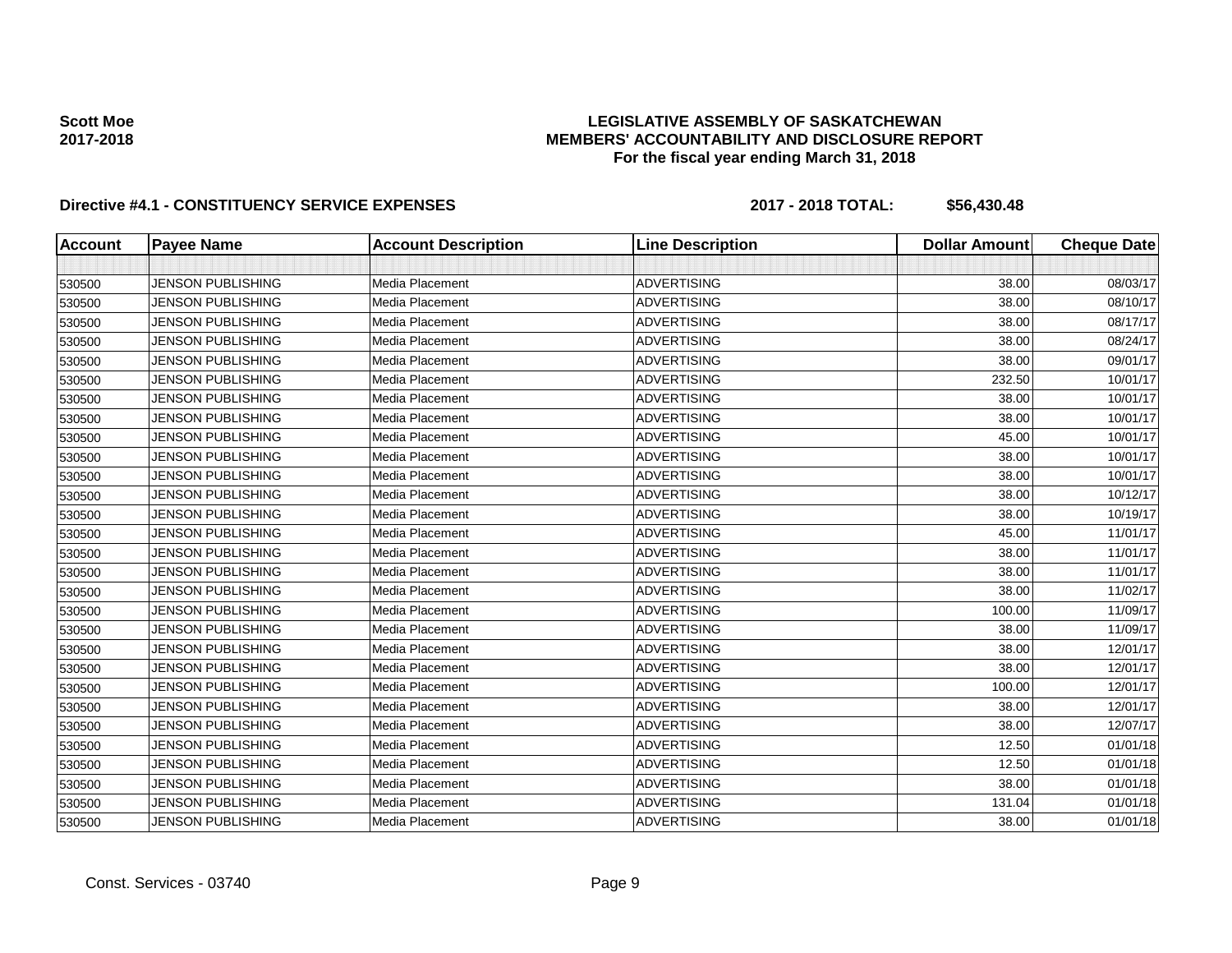### **LEGISLATIVE ASSEMBLY OF SASKATCHEWAN MEMBERS' ACCOUNTABILITY AND DISCLOSURE REPORT For the fiscal year ending March 31, 2018**

| <b>Account</b> | <b>Payee Name</b>                             | <b>Account Description</b> | <b>Line Description</b>            | <b>Dollar Amount</b> | <b>Cheque Date</b> |
|----------------|-----------------------------------------------|----------------------------|------------------------------------|----------------------|--------------------|
|                |                                               |                            |                                    |                      |                    |
| 530500         | <b>JENSON PUBLISHING</b>                      | Media Placement            | <b>ADVERTISING</b>                 | 38.00                | 01/01/18           |
| 530500         | <b>JENSON PUBLISHING</b>                      | Media Placement            | <b>ADVERTISING</b>                 | 38.00                | 01/11/18           |
| 530500         | <b>JENSON PUBLISHING</b>                      | Media Placement            | <b>ADVERTISING</b>                 | 38.00                | 01/18/18           |
|                |                                               |                            | RTV - SCOTT MOE - DBL ADVERTISING  |                      |                    |
| 530500         | <b>JENSON PUBLISHING</b>                      | Media Placement            | <b>PMT</b>                         | (100.00)             | 02/01/18           |
| 530500         | <b>JENSON PUBLISHING</b>                      | Media Placement            | <b>ADVERTISING</b>                 | 38.00                | 02/01/18           |
| 530500         | <b>JENSON PUBLISHING</b>                      | Media Placement            | <b>ADVERTISING</b>                 | 38.00                | 02/01/18           |
| 530500         | <b>JENSON PUBLISHING</b>                      | Media Placement            | <b>ADVERTISING</b>                 | 93.77                | 02/01/18           |
| 530500         | <b>JENSON PUBLISHING</b>                      | Media Placement            | <b>ADVERTISING</b>                 | 38.00                | 02/08/18           |
| 530500         | <b>JENSON PUBLISHING</b>                      | Media Placement            | <b>ADVERTISING</b>                 | 38.00                | 03/01/18           |
| 530500         | <b>JENSON PUBLISHING</b>                      | Media Placement            | <b>ADVERTISING</b>                 | 38.00                | 03/01/18           |
| 530500         | <b>JENSON PUBLISHING</b>                      | Media Placement            | <b>ADVERTISING</b>                 | 38.00                | 03/01/18           |
| 530500         | <b>JENSON PUBLISHING</b>                      | Media Placement            | <b>ADVERTISING</b>                 | 38.00                | 03/08/18           |
| 530500         | <b>JENSON PUBLISHING</b>                      | Media Placement            | <b>ADVERTISING</b>                 | 38.00                | 03/15/18           |
| 530500         | <b>JENSON PUBLISHING</b>                      | Media Placement            | <b>ADVERTISING</b>                 | 38.00                | 03/22/18           |
| 530500         | <b>JENSON PUBLISHING</b>                      | Media Placement            | <b>ADVERTISING</b>                 | 38.00                | 03/29/18           |
| 530500         | <b>JIM PATTISON BROADCAST</b><br><b>GROUP</b> | Media Placement            | <b>ADVERTISING</b>                 | 72.14                | 03/01/18           |
| 530500         | <b>JIM PATTISON BROADCAST</b><br><b>GROUP</b> | Media Placement            | <b>ADVERTISING</b>                 | 69.07                | 03/01/18           |
|                | MINISTER OF FINANCE-MINISTRY                  |                            | PHOTOCOPIER SERVICE FEES FOR 2017- |                      |                    |
| 530500         | OF CENTRAL SERVICES                           | Media Placement            | 18                                 | 100.00               | 12/01/17           |
| 530500         | <b>OUTFRONT MEDIA CANADA</b>                  | Media Placement            | <b>ADVERTISING</b>                 | 1,400.00             | 10/01/17           |
| 530500         | <b>OUTFRONT MEDIA CANADA</b>                  | Media Placement            | <b>ADVERTISING</b>                 | 1,050.00             | 11/01/17           |
| 530500         | <b>OUTFRONT MEDIA CANADA</b>                  | Media Placement            | <b>ADVERTISING</b>                 | 700.00               | 12/01/17           |
| 530500         | OUTFRONT MEDIA CANADA                         | Media Placement            | <b>ADVERTISING</b>                 | 700.00               | 12/01/17           |
| 530500         | <b>OUTFRONT MEDIA CANADA</b>                  | Media Placement            | <b>ADVERTISING</b>                 | 700.00               | 01/01/18           |
| 530500         | <b>OUTFRONT MEDIA CANADA</b>                  | Media Placement            | <b>ADVERTISING</b>                 | 700.00               | 01/01/18           |
| 530500         | <b>OUTFRONT MEDIA CANADA</b>                  | Media Placement            | <b>ADVERTISING</b>                 | 700.00               | 02/01/18           |
| 530500         | <b>OUTFRONT MEDIA CANADA</b>                  | Media Placement            | <b>ADVERTISING</b>                 | 700.00               | 02/01/18           |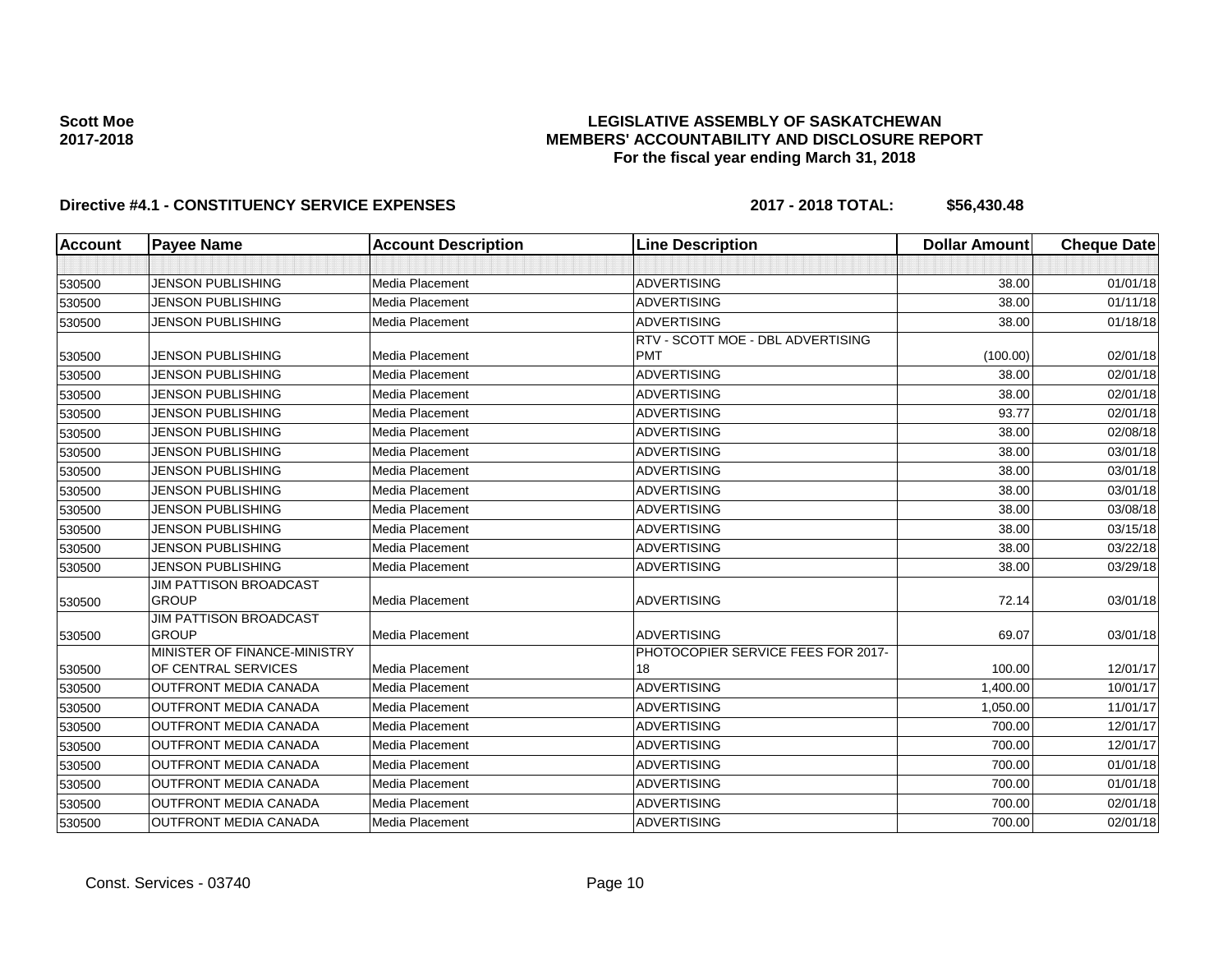### **LEGISLATIVE ASSEMBLY OF SASKATCHEWAN MEMBERS' ACCOUNTABILITY AND DISCLOSURE REPORT For the fiscal year ending March 31, 2018**

| <b>Account</b> | <b>Payee Name</b>                                  | <b>Account Description</b> | <b>Line Description</b> | <b>Dollar Amount</b> | <b>Cheque Date</b> |
|----------------|----------------------------------------------------|----------------------------|-------------------------|----------------------|--------------------|
|                |                                                    |                            |                         |                      |                    |
| 530500         | <b>OUTFRONT MEDIA CANADA</b>                       | Media Placement            | <b>ADVERTISING</b>      | 700.00               | 03/01/18           |
| 530500         | <b>OUTFRONT MEDIA CANADA</b>                       | Media Placement            | <b>ADVERTISING</b>      | 700.00               | 03/01/18           |
| 530500         | <b>PNG PRAIRIE NEWSPAPER GROUP Media Placement</b> |                            | <b>ADVERTISING</b>      | 64.72                | 04/01/17           |
| 530500         | <b>PNG PRAIRIE NEWSPAPER GROUP Media Placement</b> |                            | <b>ADVERTISING</b>      | 64.72                | 04/12/17           |
| 530500         | <b>PNG PRAIRIE NEWSPAPER GROUP Media Placement</b> |                            | <b>ADVERTISING</b>      | 64.72                | 05/01/17           |
| 530500         | <b>PNG PRAIRIE NEWSPAPER GROUP Media Placement</b> |                            | <b>ADVERTISING</b>      | 64.72                | 05/01/17           |
| 530500         | <b>PNG PRAIRIE NEWSPAPER GROUP Media Placement</b> |                            | <b>ADVERTISING</b>      | 64.72                | 06/01/17           |
| 530500         | <b>PNG PRAIRIE NEWSPAPER GROUP Media Placement</b> |                            | <b>ADVERTISING</b>      | 64.72                | 06/01/17           |
| 530500         | <b>PNG PRAIRIE NEWSPAPER GROUP Media Placement</b> |                            | <b>ADVERTISING</b>      | 64.72                | 06/01/17           |
| 530500         | <b>PNG PRAIRIE NEWSPAPER GROUP Media Placement</b> |                            | <b>ADVERTISING</b>      | 64.72                | 06/01/17           |
| 530500         | <b>PNG PRAIRIE NEWSPAPER GROUP Media Placement</b> |                            | <b>ADVERTISING</b>      | 64.72                | 06/01/17           |
| 530500         | <b>PNG PRAIRIE NEWSPAPER GROUP Media Placement</b> |                            | <b>ADVERTISING</b>      | 64.72                | 06/07/17           |
| 530500         | <b>PNG PRAIRIE NEWSPAPER GROUP Media Placement</b> |                            | <b>ADVERTISING</b>      | 64.72                | 06/14/17           |
| 530500         | <b>PNG PRAIRIE NEWSPAPER GROUP Media Placement</b> |                            | <b>ADVERTISING</b>      | 64.72                | 07/01/17           |
| 530500         | <b>PNG PRAIRIE NEWSPAPER GROUP Media Placement</b> |                            | <b>ADVERTISING</b>      | 64.72                | 07/01/17           |
| 530500         | <b>PNG PRAIRIE NEWSPAPER GROUP Media Placement</b> |                            | <b>ADVERTISING</b>      | 64.72                | 07/01/17           |
| 530500         | <b>PNG PRAIRIE NEWSPAPER GROUP Media Placement</b> |                            | <b>ADVERTISING</b>      | 64.72                | 07/12/17           |
| 530500         | <b>PNG PRAIRIE NEWSPAPER GROUP Media Placement</b> |                            | <b>ADVERTISING</b>      | 64.72                | 07/19/17           |
| 530500         | <b>PNG PRAIRIE NEWSPAPER GROUP Media Placement</b> |                            | <b>ADVERTISING</b>      | 64.72                | 08/01/17           |
| 530500         | <b>PNG PRAIRIE NEWSPAPER GROUP Media Placement</b> |                            | <b>ADVERTISING</b>      | 64.72                | 08/01/17           |
| 530500         | <b>PNG PRAIRIE NEWSPAPER GROUP Media Placement</b> |                            | <b>ADVERTISING</b>      | 64.72                | 08/09/17           |
| 530500         | <b>PNG PRAIRIE NEWSPAPER GROUP Media Placement</b> |                            | <b>ADVERTISING</b>      | 64.72                | 08/16/17           |
| 530500         | <b>PNG PRAIRIE NEWSPAPER GROUP Media Placement</b> |                            | <b>ADVERTISING</b>      | 64.72                | 08/23/17           |
| 530500         | <b>PNG PRAIRIE NEWSPAPER GROUP Media Placement</b> |                            | <b>ADVERTISING</b>      | 64.72                | 09/01/17           |
| 530500         | <b>PNG PRAIRIE NEWSPAPER GROUP Media Placement</b> |                            | <b>ADVERTISING</b>      | 64.72                | 09/01/17           |
| 530500         | <b>PNG PRAIRIE NEWSPAPER GROUP Media Placement</b> |                            | <b>ADVERTISING</b>      | 64.72                | 10/01/17           |
| 530500         | <b>PNG PRAIRIE NEWSPAPER GROUP Media Placement</b> |                            | <b>ADVERTISING</b>      | 64.72                | 10/01/17           |
| 530500         | <b>PNG PRAIRIE NEWSPAPER GROUP Media Placement</b> |                            | <b>ADVERTISING</b>      | 64.72                | 10/01/17           |
| 530500         | PNG PRAIRIE NEWSPAPER GROUP Media Placement        |                            | <b>ADVERTISING</b>      | 64.72                | 10/11/17           |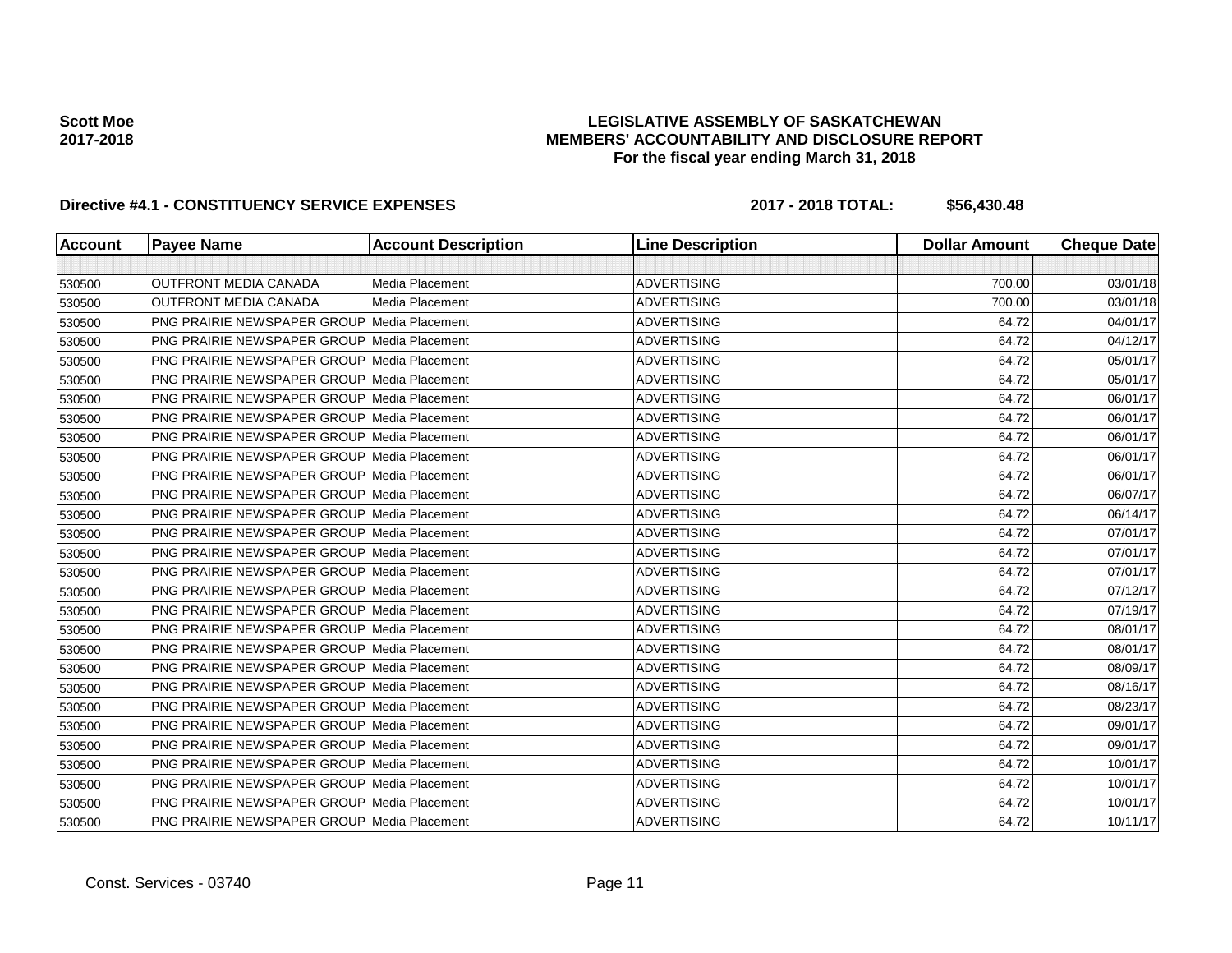### **LEGISLATIVE ASSEMBLY OF SASKATCHEWAN MEMBERS' ACCOUNTABILITY AND DISCLOSURE REPORT For the fiscal year ending March 31, 2018**

| <b>Account</b> | <b>Payee Name</b>                                  | <b>Account Description</b> | <b>Line Description</b> | <b>Dollar Amount</b> | <b>Cheque Date</b> |
|----------------|----------------------------------------------------|----------------------------|-------------------------|----------------------|--------------------|
|                |                                                    |                            |                         |                      |                    |
| 530500         | <b>PNG PRAIRIE NEWSPAPER GROUP Media Placement</b> |                            | <b>ADVERTISING</b>      | 64.72                | 10/18/17           |
| 530500         | <b>PNG PRAIRIE NEWSPAPER GROUP Media Placement</b> |                            | <b>ADVERTISING</b>      | 64.72                | 11/01/17           |
| 530500         | <b>PNG PRAIRIE NEWSPAPER GROUP Media Placement</b> |                            | <b>ADVERTISING</b>      | 64.72                | 11/01/17           |
| 530500         | <b>PNG PRAIRIE NEWSPAPER GROUP Media Placement</b> |                            | <b>ADVERTISING</b>      | 64.72                | 11/01/17           |
| 530500         | <b>PNG PRAIRIE NEWSPAPER GROUP Media Placement</b> |                            | <b>ADVERTISING</b>      | 64.72                | 11/08/17           |
| 530500         | <b>PNG PRAIRIE NEWSPAPER GROUP Media Placement</b> |                            | <b>ADVERTISING</b>      | 64.72                | 11/15/17           |
| 530500         | PNG PRAIRIE NEWSPAPER GROUP Media Placement        |                            | <b>ADVERTISING</b>      | 64.72                | 12/01/17           |
| 530500         | <b>PNG PRAIRIE NEWSPAPER GROUP Media Placement</b> |                            | <b>ADVERTISING</b>      | 64.72                | 12/01/17           |
| 530500         | <b>PNG PRAIRIE NEWSPAPER GROUP Media Placement</b> |                            | <b>ADVERTISING</b>      | 64.72                | 12/01/17           |
| 530500         | <b>PNG PRAIRIE NEWSPAPER GROUP Media Placement</b> |                            | <b>ADVERTISING</b>      | 64.72                | 01/01/18           |
| 530500         | <b>PNG PRAIRIE NEWSPAPER GROUP Media Placement</b> |                            | <b>ADVERTISING</b>      | 162.90               | 01/01/18           |
| 530500         | <b>PNG PRAIRIE NEWSPAPER GROUP Media Placement</b> |                            | <b>ADVERTISING</b>      | 64.72                | 01/01/18           |
| 530500         | <b>PNG PRAIRIE NEWSPAPER GROUP Media Placement</b> |                            | <b>ADVERTISING</b>      | 64.72                | 01/01/18           |
| 530500         | <b>PNG PRAIRIE NEWSPAPER GROUP Media Placement</b> |                            | <b>ADVERTISING</b>      | 129.44               | 01/10/18           |
| 530500         | PNG PRAIRIE NEWSPAPER GROUP Media Placement        |                            | <b>ADVERTISING</b>      | 64.72                | 01/17/18           |
| 530500         | <b>PNG PRAIRIE NEWSPAPER GROUP Media Placement</b> |                            | <b>ADVERTISING</b>      | 64.72                | 02/01/18           |
| 530500         | <b>PNG PRAIRIE NEWSPAPER GROUP Media Placement</b> |                            | <b>ADVERTISING</b>      | 64.72                | 02/01/18           |
| 530500         | <b>PNG PRAIRIE NEWSPAPER GROUP Media Placement</b> |                            | <b>ADVERTISING</b>      | 64.72                | 02/07/18           |
| 530500         | <b>PNG PRAIRIE NEWSPAPER GROUP Media Placement</b> |                            | <b>ADVERTISING</b>      | 64.72                | 03/01/18           |
| 530500         | <b>PNG PRAIRIE NEWSPAPER GROUP Media Placement</b> |                            | <b>ADVERTISING</b>      | 64.72                | 03/01/18           |
| 530500         | <b>PNG PRAIRIE NEWSPAPER GROUP Media Placement</b> |                            | <b>ADVERTISING</b>      | 64.72                | 03/01/18           |
| 530500         | <b>PNG PRAIRIE NEWSPAPER GROUP Media Placement</b> |                            | <b>ADVERTISING</b>      | 64.72                | 03/07/18           |
| 530500         | <b>PNG PRAIRIE NEWSPAPER GROUP Media Placement</b> |                            | <b>ADVERTISING</b>      | 64.72                | 03/14/18           |
| 530500         | <b>PNG PRAIRIE NEWSPAPER GROUP Media Placement</b> |                            | <b>ADVERTISING</b>      | 64.72                | 03/21/18           |
| 530500         | <b>PNG PRAIRIE NEWSPAPER GROUP Media Placement</b> |                            | <b>ADVERTISING</b>      | 64.72                | 03/31/18           |
| 530500         | RAWLCO RADIO LTD.                                  | Media Placement            | <b>ADVERTISING</b>      | 76.74                | 03/01/18           |
| 530500         | RAWLCO RADIO LTD.                                  | Media Placement            | <b>ADVERTISING</b>      | 104.37               | 03/01/18           |
| 530500         | RAWLCO RADIO LTD.                                  | <b>Media Placement</b>     | <b>ADVERTISING</b>      | 76.74                | 03/01/18           |
| 530500         | RAWLCO RADIO LTD.                                  | Media Placement            | <b>ADVERTISING</b>      | 116.65               | 03/01/18           |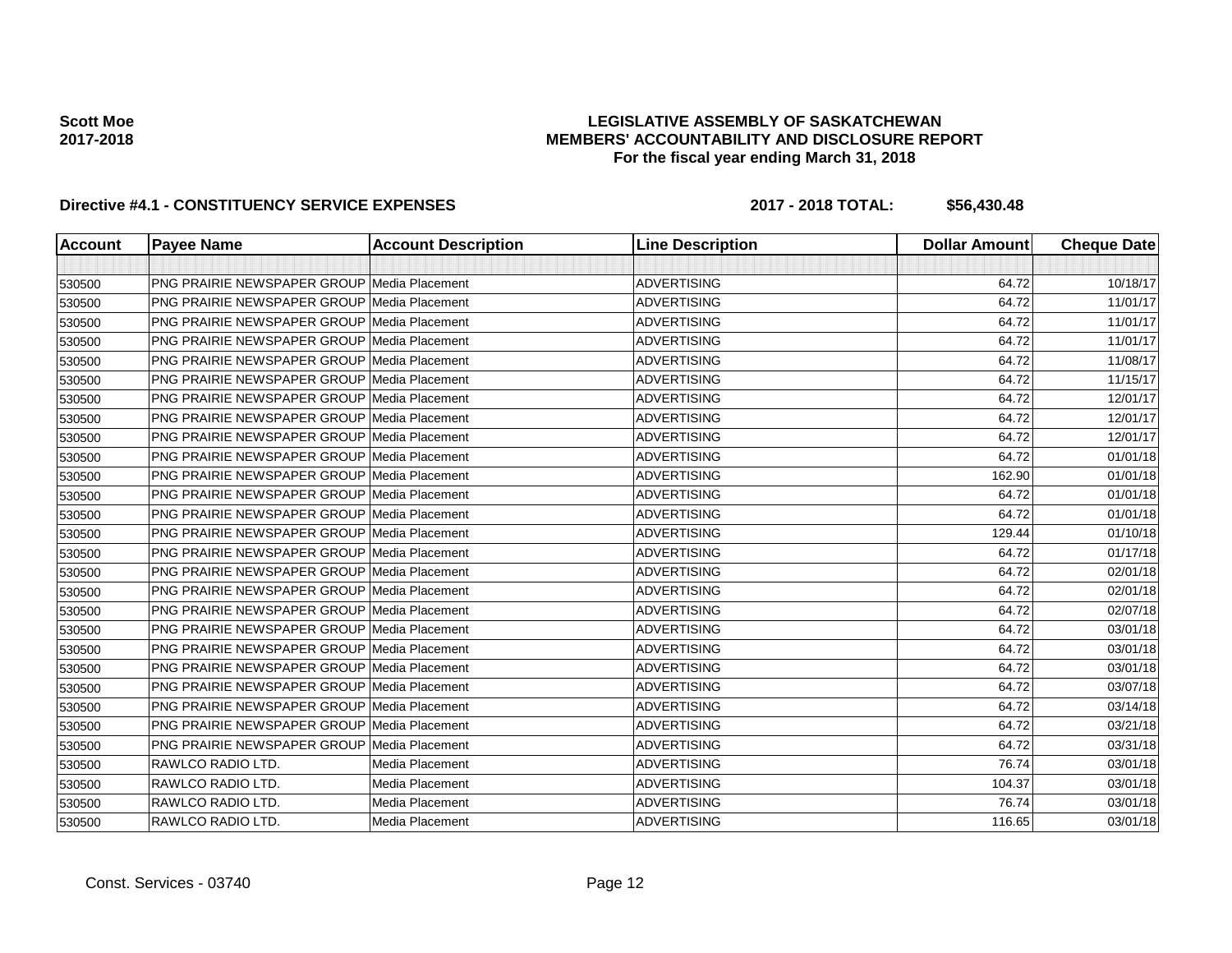### **LEGISLATIVE ASSEMBLY OF SASKATCHEWAN MEMBERS' ACCOUNTABILITY AND DISCLOSURE REPORT For the fiscal year ending March 31, 2018**

| <b>Account</b> | <b>Payee Name</b>    | <b>Account Description</b> | <b>Line Description</b> | <b>Dollar Amount</b> | <b>Cheque Date</b> |
|----------------|----------------------|----------------------------|-------------------------|----------------------|--------------------|
|                |                      |                            |                         |                      |                    |
| 530500         | SHELLBROOK CHRONICLE | Media Placement            | <b>ADVERTISING</b>      | 107.33               | 04/07/17           |
| 530500         | SHELLBROOK CHRONICLE | Media Placement            | <b>ADVERTISING</b>      | 53.55                | 04/14/17           |
| 530500         | SHELLBROOK CHRONICLE | Media Placement            | <b>ADVERTISING</b>      | 46.40                | 04/14/17           |
| 530500         | SHELLBROOK CHRONICLE | Media Placement            | <b>ADVERTISING</b>      | 53.55                | 05/01/17           |
| 530500         | SHELLBROOK CHRONICLE | Media Placement            | <b>ADVERTISING</b>      | 53.55                | 06/01/17           |
| 530500         | SHELLBROOK CHRONICLE | Media Placement            | <b>ADVERTISING</b>      | 54.55                | 06/01/17           |
| 530500         | SHELLBROOK CHRONICLE | Media Placement            | <b>ADVERTISING</b>      | 47.40                | 06/01/17           |
| 530500         | SHELLBROOK CHRONICLE | Media Placement            | <b>ADVERTISING</b>      | 46.40                | 06/01/17           |
| 530500         | SHELLBROOK CHRONICLE | Media Placement            | <b>ADVERTISING</b>      | 53.55                | 06/09/17           |
| 530500         | SHELLBROOK CHRONICLE | Media Placement            | <b>ADVERTISING</b>      | 46.40                | 06/09/17           |
| 530500         | SHELLBROOK CHRONICLE | Media Placement            | <b>ADVERTISING</b>      | 71.67                | 06/23/17           |
| 530500         | SHELLBROOK CHRONICLE | Media Placement            | <b>ADVERTISING</b>      | 46.40                | 07/07/17           |
| 530500         | SHELLBROOK CHRONICLE | Media Placement            | <b>ADVERTISING</b>      | 53.55                | 07/07/17           |
| 530500         | SHELLBROOK CHRONICLE | Media Placement            | <b>ADVERTISING</b>      | 200.00               | 07/10/17           |
| 530500         | SHELLBROOK CHRONICLE | Media Placement            | <b>ADVERTISING</b>      | 53.55                | 07/21/17           |
| 530500         | SHELLBROOK CHRONICLE | Media Placement            | <b>ADVERTISING</b>      | 46.40                | 07/21/17           |
| 530500         | SHELLBROOK CHRONICLE | Media Placement            | <b>ADVERTISING</b>      | 53.55                | 08/04/17           |
| 530500         | SHELLBROOK CHRONICLE | Media Placement            | <b>ADVERTISING</b>      | 46.40                | 08/04/17           |
| 530500         | SHELLBROOK CHRONICLE | Media Placement            | <b>ADVERTISING</b>      | 53.55                | 08/18/17           |
| 530500         | SHELLBROOK CHRONICLE | Media Placement            | <b>ADVERTISING</b>      | 53.55                | 09/01/17           |
| 530500         | SHELLBROOK CHRONICLE | Media Placement            | <b>ADVERTISING</b>      | 46.40                | 10/01/17           |
| 530500         | SHELLBROOK CHRONICLE | Media Placement            | <b>ADVERTISING</b>      | 53.55                | 10/01/17           |
| 530500         | SHELLBROOK CHRONICLE | Media Placement            | <b>ADVERTISING</b>      | 46.40                | 10/01/17           |
| 530500         | SHELLBROOK CHRONICLE | Media Placement            | <b>ADVERTISING</b>      | 53.55                | 10/01/17           |
| 530500         | SHELLBROOK CHRONICLE | Media Placement            | <b>ADVERTISING</b>      | 107.33               | 10/10/17           |
| 530500         | SHELLBROOK CHRONICLE | Media Placement            | <b>ADVERTISING</b>      | 53.55                | 11/01/17           |
| 530500         | SHELLBROOK CHRONICLE | <b>Media Placement</b>     | <b>ADVERTISING</b>      | 46.40                | 11/01/17           |
| 530500         | SHELLBROOK CHRONICLE | Media Placement            | <b>ADVERTISING</b>      | 55.83                | 11/10/17           |
| 530500         | SHELLBROOK CHRONICLE | Media Placement            | <b>ADVERTISING</b>      | 68.25                | 11/10/17           |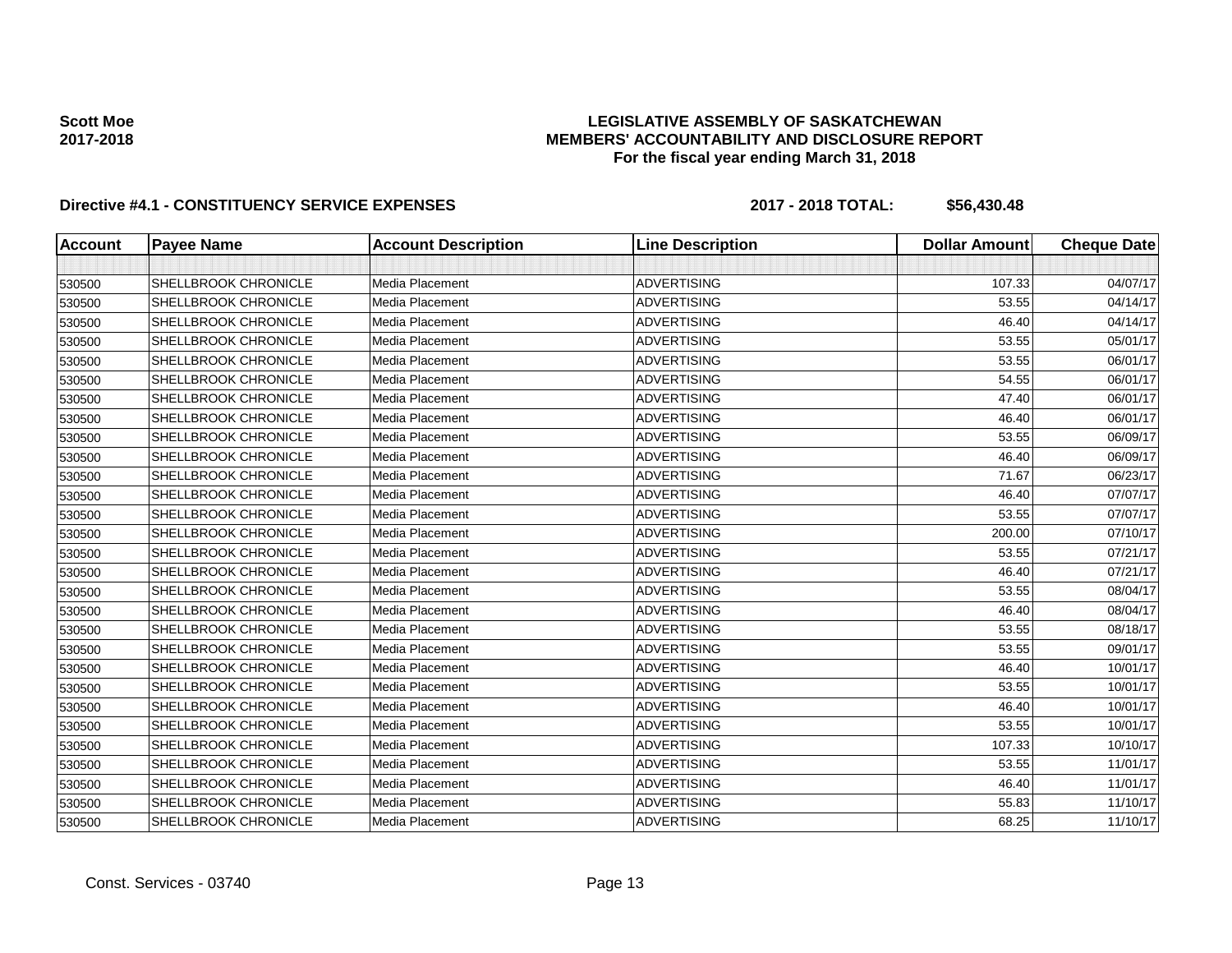### **LEGISLATIVE ASSEMBLY OF SASKATCHEWAN MEMBERS' ACCOUNTABILITY AND DISCLOSURE REPORT For the fiscal year ending March 31, 2018**

| <b>Account</b> | <b>Payee Name</b>         | <b>Account Description</b> | <b>Line Description</b> | <b>Dollar Amount</b> | <b>Cheque Date</b> |
|----------------|---------------------------|----------------------------|-------------------------|----------------------|--------------------|
|                |                           |                            |                         |                      |                    |
| 530500         | SHELLBROOK CHRONICLE      | Media Placement            | <b>ADVERTISING</b>      | 8.33                 | 12/01/17           |
| 530500         | SHELLBROOK CHRONICLE      | Media Placement            | <b>ADVERTISING</b>      | 53.55                | 12/01/17           |
| 530500         | SHELLBROOK CHRONICLE      | Media Placement            | <b>ADVERTISING</b>      | 53.55                | 12/08/17           |
| 530500         | SHELLBROOK CHRONICLE      | Media Placement            | <b>ADVERTISING</b>      | 42.00                | 12/15/17           |
| 530500         | SHELLBROOK CHRONICLE      | Media Placement            | <b>ADVERTISING</b>      | 53.55                | 01/01/18           |
| 530500         | SHELLBROOK CHRONICLE      | Media Placement            | <b>ADVERTISING</b>      | 53.55                | 01/05/18           |
| 530500         | SHELLBROOK CHRONICLE      | Media Placement            | <b>ADVERTISING</b>      | 46.40                | 01/05/18           |
| 530500         | SHELLBROOK CHRONICLE      | Media Placement            | <b>ADVERTISING</b>      | 53.55                | 02/01/18           |
| 530500         | SHELLBROOK CHRONICLE      | Media Placement            | <b>ADVERTISING</b>      | 138.34               | 02/01/18           |
| 530500         | SHELLBROOK CHRONICLE      | Media Placement            | <b>ADVERTISING</b>      | 46.40                | 02/01/18           |
| 530500         | SHELLBROOK CHRONICLE      | Media Placement            | <b>ADVERTISING</b>      | 89.00                | 03/01/18           |
| 530500         | SHELLBROOK CHRONICLE      | Media Placement            | <b>ADVERTISING</b>      | 78.00                | 03/09/18           |
| 530500         | SHELLBROOK CHRONICLE      | <b>Media Placement</b>     | <b>ADVERTISING</b>      | 89.00                | 03/09/18           |
| 530500         | SHELLBROOK CHRONICLE      | <b>Media Placement</b>     | <b>ADVERTISING</b>      | 89.00                | 03/23/18           |
| 530500         | SHELLBROOK CHRONICLE      | Media Placement            | <b>ADVERTISING</b>      | 78.00                | 03/23/18           |
| 530500         | SPIRITWOOD HERALD         | Media Placement            | <b>ADVERTISING</b>      | 46.40                | 05/01/17           |
| 530500         | SPIRITWOOD HERALD         | Media Placement            | <b>ADVERTISING</b>      | 46.40                | 08/18/17           |
| 530500         | SPIRITWOOD HERALD         | Media Placement            | <b>ADVERTISING</b>      | 12.50                | 12/01/17           |
| 530500         | SPIRITWOOD HERALD         | Media Placement            | <b>ADVERTISING</b>      | 38.56                | 12/01/17           |
| 530500         | SPIRITWOOD HERALD         | Media Placement            | <b>ADVERTISING</b>      | 46.40                | 12/08/17           |
| 530500         | SPIRITWOOD HERALD         | Media Placement            | <b>ADVERTISING</b>      | 54.60                | 01/01/18           |
| 530500         | SPIRITWOOD HERALD         | Media Placement            | <b>ADVERTISING</b>      | 46.40                | 01/01/18           |
| 530500         | SPIRITWOOD HERALD         | Media Placement            | <b>ADVERTISING</b>      | 46.40                | 01/01/18           |
| 530500         | SPIRITWOOD HERALD         | Media Placement            | <b>ADVERTISING</b>      | 78.00                | 03/01/18           |
| 530500         | STAR NEWS PUBLISHING INC. | Media Placement            | ADVERTISING - NO GST    | 75.00                | 07/01/17           |
| 530500         | STAR NEWS PUBLISHING INC. | Media Placement            | ADVERTISING - NO GST    | 250.00               | 10/01/17           |
| 530500         | STAR NEWS PUBLISHING INC. | <b>Media Placement</b>     | <b>ADVERTISING</b>      | 25.00                | 10/06/17           |
| 530500         | STAR NEWS PUBLISHING INC. | Media Placement            | <b>ADVERTISING</b>      | 25.00                | 10/07/17           |
| 530500         | STAR NEWS PUBLISHING INC. | Media Placement            | <b>ADVERTISING</b>      | 25.00                | 10/12/17           |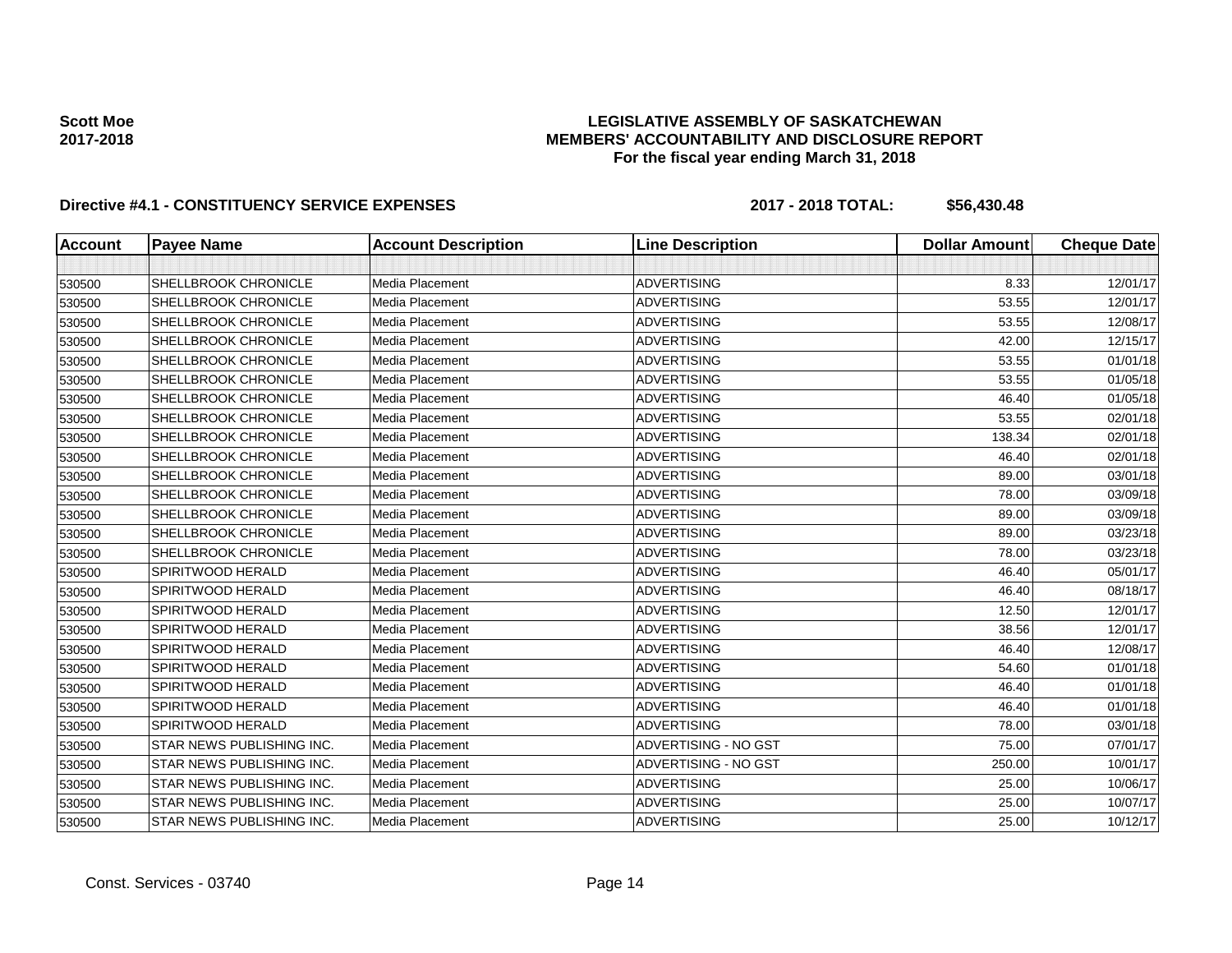### **LEGISLATIVE ASSEMBLY OF SASKATCHEWAN MEMBERS' ACCOUNTABILITY AND DISCLOSURE REPORT For the fiscal year ending March 31, 2018**

| <b>Account</b> | <b>Payee Name</b>         | <b>Account Description</b> | <b>Line Description</b> | <b>Dollar Amount</b> | <b>Cheque Date</b> |
|----------------|---------------------------|----------------------------|-------------------------|----------------------|--------------------|
|                |                           |                            |                         |                      |                    |
| 530500         | STAR NEWS PUBLISHING INC. | <b>Media Placement</b>     | <b>ADVERTISING</b>      | 25.00                | 10/13/17           |
| 530500         | STAR NEWS PUBLISHING INC. | Media Placement            | <b>ADVERTISING</b>      | 25.00                | 10/14/17           |
| 530500         | STAR NEWS PUBLISHING INC. | <b>Media Placement</b>     | <b>ADVERTISING</b>      | 16.67                | 11/01/17           |
| 530500         | STAR NEWS PUBLISHING INC. | Media Placement            | <b>ADVERTISING</b>      | 16.66                | 11/01/17           |
| 530500         | STAR NEWS PUBLISHING INC. | Media Placement            | <b>ADVERTISING</b>      | 25.00                | 11/01/17           |
| 530500         | STAR NEWS PUBLISHING INC. | Media Placement            | <b>ADVERTISING</b>      | 16.67                | 11/01/17           |
| 530500         | STAR NEWS PUBLISHING INC. | Media Placement            | <b>ADVERTISING</b>      | 25.00                | 11/01/17           |
| 530500         | STAR NEWS PUBLISHING INC. | Media Placement            | <b>ADVERTISING</b>      | 25.00                | 11/01/17           |
| 530500         | STAR NEWS PUBLISHING INC. | Media Placement            | <b>ADVERTISING</b>      | 25.00                | 11/02/17           |
| 530500         | STAR NEWS PUBLISHING INC. | Media Placement            | <b>ADVERTISING</b>      | 25.00                | 11/03/17           |
| 530500         | STAR NEWS PUBLISHING INC. | <b>Media Placement</b>     | <b>ADVERTISING</b>      | 25.00                | 11/04/17           |
| 530500         | STAR NEWS PUBLISHING INC. | Media Placement            | <b>ADVERTISING</b>      | 25.00                | 11/08/17           |
| 530500         | STAR NEWS PUBLISHING INC. | Media Placement            | <b>ADVERTISING</b>      | 25.00                | 11/09/17           |
| 530500         | STAR NEWS PUBLISHING INC. | Media Placement            | <b>ADVERTISING</b>      | 25.00                | 11/14/17           |
| 530500         | STAR NEWS PUBLISHING INC. | Media Placement            | <b>ADVERTISING</b>      | 100.00               | 11/14/17           |
| 530500         | STAR NEWS PUBLISHING INC. | Media Placement            | <b>ADVERTISING</b>      | 25.00                | 11/17/17           |
| 530500         | STAR NEWS PUBLISHING INC. | Media Placement            | <b>ADVERTISING</b>      | 25.00                | 12/01/17           |
| 530500         | STAR NEWS PUBLISHING INC. | Media Placement            | <b>ADVERTISING</b>      | 25.00                | 12/01/17           |
| 530500         | STAR NEWS PUBLISHING INC. | Media Placement            | <b>ADVERTISING</b>      | 25.00                | 12/01/17           |
| 530500         | STAR NEWS PUBLISHING INC. | Media Placement            | <b>ADVERTISING</b>      | 25.00                | 12/01/17           |
| 530500         | STAR NEWS PUBLISHING INC. | Media Placement            | <b>ADVERTISING</b>      | 25.00                | 12/01/17           |
| 530500         | STAR NEWS PUBLISHING INC. | Media Placement            | <b>ADVERTISING</b>      | 25.00                | 12/02/17           |
| 530500         | STAR NEWS PUBLISHING INC. | Media Placement            | <b>ADVERTISING</b>      | 25.00                | 01/01/18           |
| 530500         | STAR NEWS PUBLISHING INC. | Media Placement            | <b>ADVERTISING</b>      | 25.00                | 01/01/18           |
| 530500         | STAR NEWS PUBLISHING INC. | <b>Media Placement</b>     | <b>ADVERTISING</b>      | 25.00                | 01/01/18           |
| 530500         | STAR NEWS PUBLISHING INC. | Media Placement            | <b>ADVERTISING</b>      | 25.00                | 01/01/18           |
| 530500         | STAR NEWS PUBLISHING INC. | Media Placement            | <b>ADVERTISING</b>      | 25.00                | 01/01/18           |
| 530500         | STAR NEWS PUBLISHING INC. | Media Placement            | <b>ADVERTISING</b>      | 25.00                | 01/01/18           |
| 530500         | STAR NEWS PUBLISHING INC. | Media Placement            | <b>ADVERTISING</b>      | 25.00                | 01/01/18           |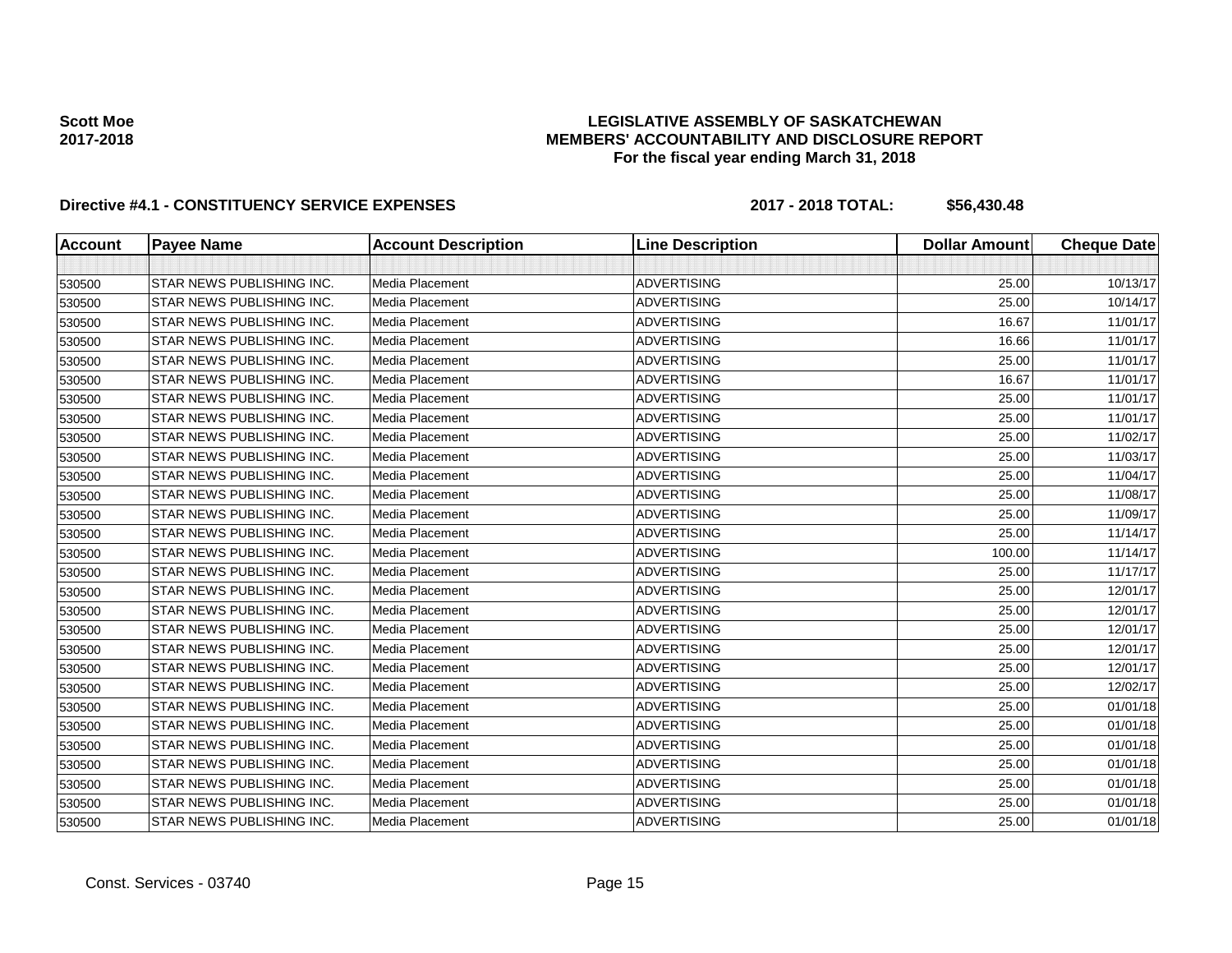### **LEGISLATIVE ASSEMBLY OF SASKATCHEWAN MEMBERS' ACCOUNTABILITY AND DISCLOSURE REPORT For the fiscal year ending March 31, 2018**

| <b>Account</b> | <b>Payee Name</b>         | <b>Account Description</b> | <b>Line Description</b> | <b>Dollar Amount</b> | <b>Cheque Date</b> |
|----------------|---------------------------|----------------------------|-------------------------|----------------------|--------------------|
|                |                           |                            |                         |                      |                    |
| 530500         | STAR NEWS PUBLISHING INC. | Media Placement            | <b>ADVERTISING</b>      | 25.00                | 01/01/18           |
| 530500         | STAR NEWS PUBLISHING INC. | Media Placement            | <b>ADVERTISING</b>      | 25.00                | 01/01/18           |
| 530500         | STAR NEWS PUBLISHING INC. | Media Placement            | <b>ADVERTISING</b>      | 25.00                | 01/01/18           |
| 530500         | STAR NEWS PUBLISHING INC. | Media Placement            | <b>ADVERTISING</b>      | 25.00                | 01/01/18           |
| 530500         | STAR NEWS PUBLISHING INC. | Media Placement            | <b>ADVERTISING</b>      | 25.00                | 01/01/18           |
| 530500         | STAR NEWS PUBLISHING INC. | Media Placement            | <b>ADVERTISING</b>      | 37.50                | 01/05/18           |
| 530500         | STAR NEWS PUBLISHING INC. | Media Placement            | <b>ADVERTISING</b>      | 37.50                | 01/06/18           |
| 530500         | STAR NEWS PUBLISHING INC. | Media Placement            | <b>ADVERTISING</b>      | 50.00                | 01/12/18           |
| 530500         | STAR NEWS PUBLISHING INC. | Media Placement            | <b>ADVERTISING</b>      | 25.00                | 01/13/18           |
| 530500         | STAR NEWS PUBLISHING INC. | Media Placement            | <b>ADVERTISING</b>      | 25.00                | 02/01/18           |
| 530500         | STAR NEWS PUBLISHING INC. | Media Placement            | <b>ADVERTISING</b>      | 25.00                | 02/01/18           |
| 530500         | STAR NEWS PUBLISHING INC. | Media Placement            | <b>ADVERTISING</b>      | 25.00                | 02/01/18           |
| 530500         | STAR NEWS PUBLISHING INC. | Media Placement            | <b>ADVERTISING</b>      | 25.00                | 02/01/18           |
| 530500         | STAR NEWS PUBLISHING INC. | Media Placement            | <b>ADVERTISING</b>      | 25.00                | 02/01/18           |
| 530500         | STAR NEWS PUBLISHING INC. | Media Placement            | <b>ADVERTISING</b>      | 25.00                | 02/01/18           |
| 530500         | STAR NEWS PUBLISHING INC. | Media Placement            | <b>ADVERTISING</b>      | 25.00                | 03/01/18           |
| 530500         | STAR NEWS PUBLISHING INC. | Media Placement            | <b>ADVERTISING</b>      | 25.00                | 03/01/18           |
| 530500         | STAR NEWS PUBLISHING INC. | Media Placement            | <b>ADVERTISING</b>      | 25.00                | 03/01/18           |
| 530500         | STAR NEWS PUBLISHING INC. | Media Placement            | <b>ADVERTISING</b>      | 25.00                | 03/01/18           |
| 530500         | STAR NEWS PUBLISHING INC. | Media Placement            | <b>ADVERTISING</b>      | 25.00                | 03/01/18           |
| 530500         | STAR NEWS PUBLISHING INC. | Media Placement            | <b>ADVERTISING</b>      | 25.00                | 03/01/18           |
| 530500         | STAR NEWS PUBLISHING INC. | Media Placement            | <b>ADVERTISING</b>      | 25.00                | 03/01/18           |
| 530500         | STAR NEWS PUBLISHING INC. | Media Placement            | <b>ADVERTISING</b>      | 25.00                | 03/01/18           |
| 530500         | STAR NEWS PUBLISHING INC. | Media Placement            | <b>ADVERTISING</b>      | 25.00                | 03/01/18           |
| 530500         | STAR NEWS PUBLISHING INC. | Media Placement            | <b>ADVERTISING</b>      | 25.00                | 03/01/18           |
| 530500         | STAR NEWS PUBLISHING INC. | Media Placement            | <b>ADVERTISING</b>      | 25.00                | 03/01/18           |
| 530500         | STAR NEWS PUBLISHING INC. | Media Placement            | <b>ADVERTISING</b>      | 25.00                | 03/03/18           |
| 530500         | STAR NEWS PUBLISHING INC. | Media Placement            | <b>ADVERTISING</b>      | 25.00                | 03/08/18           |
| 530500         | STAR NEWS PUBLISHING INC. | Media Placement            | <b>ADVERTISING</b>      | 25.00                | 03/09/18           |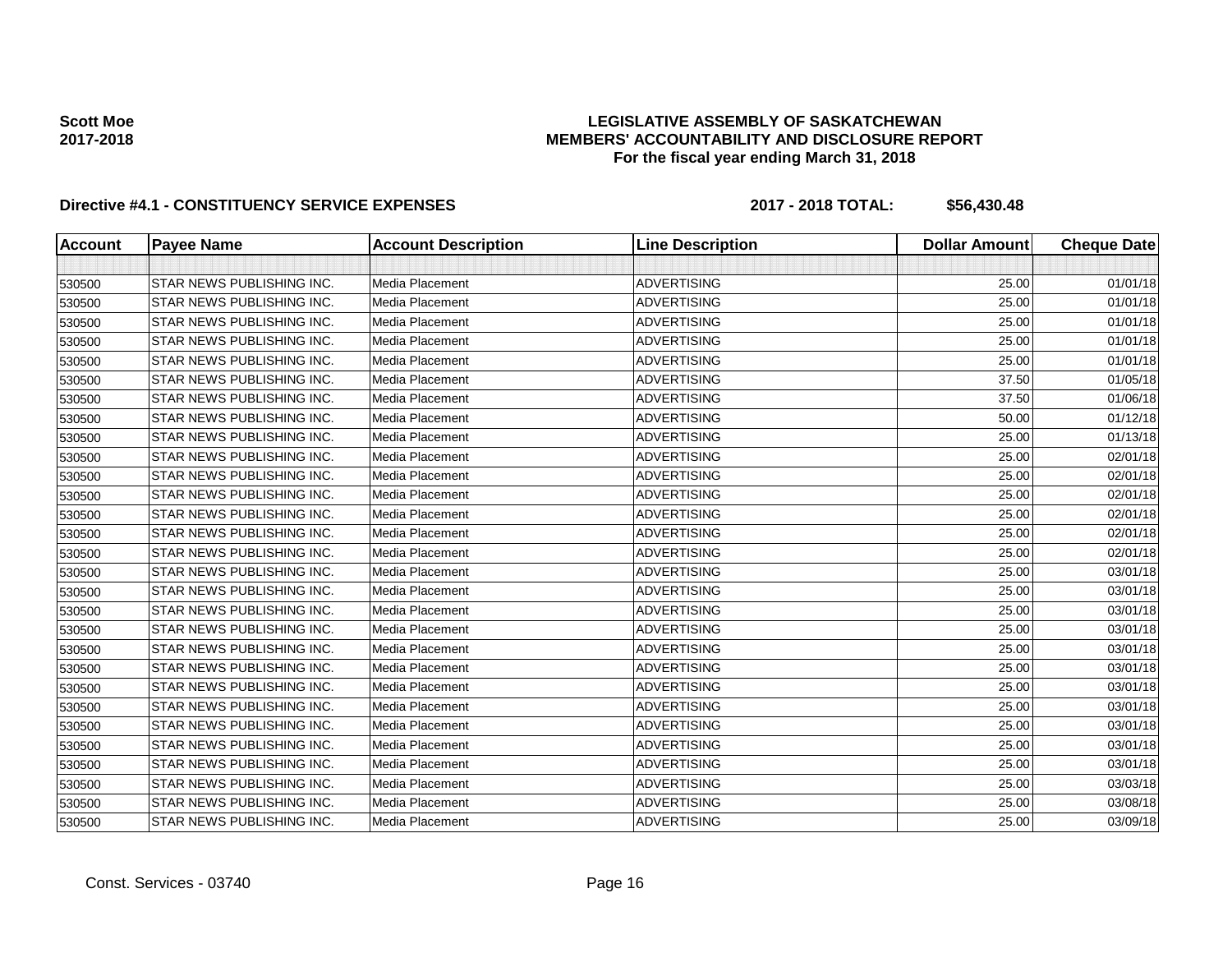### **LEGISLATIVE ASSEMBLY OF SASKATCHEWAN MEMBERS' ACCOUNTABILITY AND DISCLOSURE REPORT For the fiscal year ending March 31, 2018**

| <b>Account</b> | <b>Payee Name</b>                                     | <b>Account Description</b> | <b>Line Description</b>       | <b>Dollar Amount</b> | <b>Cheque Date</b> |
|----------------|-------------------------------------------------------|----------------------------|-------------------------------|----------------------|--------------------|
|                |                                                       |                            |                               |                      |                    |
| 530500         | <b>STAR NEWS PUBLISHING INC.</b>                      | Media Placement            | <b>ADVERTISING</b>            | 25.00                | 03/10/18           |
| 530500         | <b>STAR NEWS PUBLISHING INC.</b>                      | Media Placement            | <b>ADVERTISING</b>            | 25.00                | 03/15/18           |
| 530500         | <b>STAR NEWS PUBLISHING INC.</b>                      | Media Placement            | <b>ADVERTISING</b>            | 25.00                | 03/16/18           |
| 530500         | <b>STAR NEWS PUBLISHING INC.</b>                      | Media Placement            | <b>ADVERTISING</b>            | 25.00                | 03/17/18           |
| 530500         | <b>STAR NEWS PUBLISHING INC.</b>                      | Media Placement            | <b>ADVERTISING</b>            | 25.00                | 03/22/18           |
| 530500         | <b>STAR NEWS PUBLISHING INC.</b>                      | Media Placement            | <b>ADVERTISING</b>            | 25.00                | 03/23/18           |
| 530500         | <b>STAR NEWS PUBLISHING INC.</b>                      | Media Placement            | <b>ADVERTISING</b>            | 25.00                | 03/23/18           |
| 530500         | <b>STAR NEWS PUBLISHING INC.</b>                      | Media Placement            | <b>ADVERTISING</b>            | 25.00                | 03/28/18           |
| 530500         | <b>STAR NEWS PUBLISHING INC.</b>                      | Media Placement            | <b>ADVERTISING</b>            | 25.00                | 03/31/18           |
| 530500         | <b>STAR NEWS PUBLISHING INC.</b>                      | Media Placement            | <b>ADVERTISING</b>            | 25.00                | 03/31/18           |
|                | THIESSEN, KEN AND THIESSEN,                           |                            |                               |                      |                    |
| 530500         | <b>DEBBIE</b>                                         | Media Placement            | <b>ADVERTISING</b>            | 36.00                | 11/01/17           |
| 530500         | <b>THOMPSON SIGNS</b>                                 | Media Placement            | BILLBOARD AD/PRODUCTION       | 500.00               | 10/01/17           |
| 530500         | <b>THOMPSON SIGNS</b>                                 | Media Placement            | <b>ADVERTISING</b>            | 500.00               | 10/13/17           |
| 530500         | <b>THOMPSON SIGNS</b>                                 | Media Placement            | <b>ADVERTISING</b>            | 500.00               | 11/01/17           |
| 530500         | <b>THOMPSON SIGNS</b>                                 | Media Placement            | <b>ADVERTISING</b>            | 500.00               | 12/08/17           |
| 530500         | <b>THOMPSON SIGNS</b>                                 | Media Placement            | <b>ADVERTISING</b>            | 500.00               | 01/05/18           |
| 530500         | <b>THOMPSON SIGNS</b>                                 | Media Placement            | <b>ADVERTISING</b>            | 500.00               | 02/02/18           |
| 530500         | <b>THOMPSON SIGNS</b>                                 | Media Placement            | <b>ADVERTISING</b>            | 250.00               | 03/01/18           |
| 530500         | <b>WESTERN PRODUCER</b><br><b>PUBLICATIONS</b>        | Media Placement            | <b>ADVERTISING</b>            | 87.57                | 03/07/18           |
| 530900         | <b>FLYING COLOURS INTERNATIONAL Promotional Items</b> |                            | PROVINCIAL FLAG               | 1,052.40             | 03/23/18           |
| 530900         | <b>GREEN BRIER FLOWERS &amp; GIFTS</b>                | <b>Promotional Items</b>   | <b>FLOWERS - NO GST</b>       | 34.75                | 12/07/17           |
| 530900         | <b>GREEN BRIER FLOWERS &amp; GIFTS</b>                | <b>Promotional Items</b>   | FLOWERS - NO GST              | 34.75                | 12/07/17           |
| 530900         | <b>GREEN BRIER FLOWERS &amp; GIFTS</b>                | <b>Promotional Items</b>   | <b>FLOWERS - NO GST</b>       | 34.75                | 12/07/17           |
| 530900         | <b>GREEN BRIER FLOWERS &amp; GIFTS</b>                | <b>Promotional Items</b>   | <b>FLOWERS - NO GST</b>       | 34.75                | 12/07/17           |
| 530900         | <b>GREEN BRIER FLOWERS &amp; GIFTS</b>                | Promotional Items          | FLOWERS - NO GST              | 34.75                | 12/07/17           |
| 530900         | MOE, SCOTT R                                          | <b>Promotional Items</b>   | <b>REIMB: CHRISTMAS CARDS</b> | 1,275.39             | 12/01/17           |
| 530900         | SHELLBROOK FLOWER SHOP                                | <b>Promotional Items</b>   | <b>FLOWERS &amp; DELIVERY</b> | 445.05               | 01/01/18           |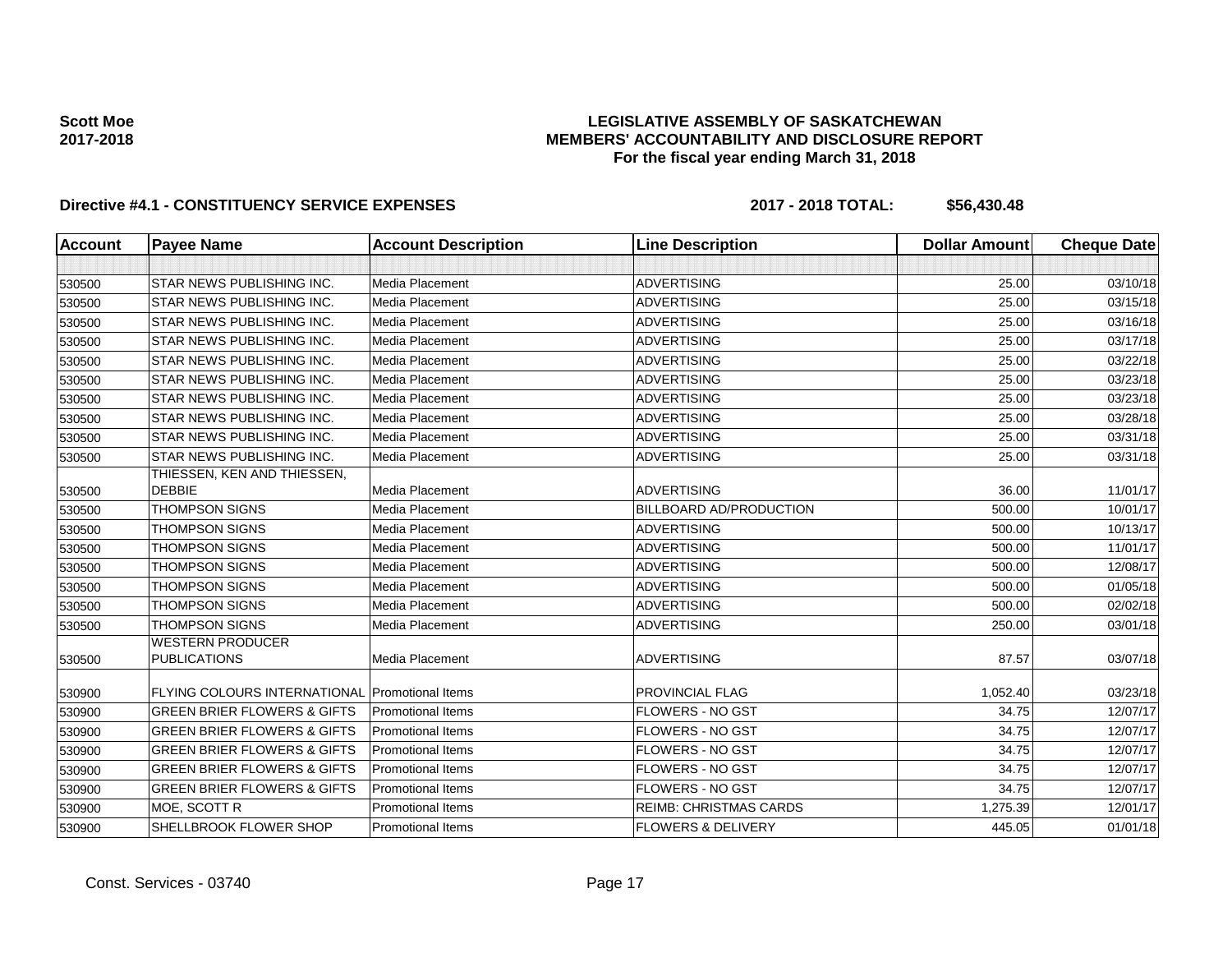### **LEGISLATIVE ASSEMBLY OF SASKATCHEWAN MEMBERS' ACCOUNTABILITY AND DISCLOSURE REPORT For the fiscal year ending March 31, 2018**

| <b>Account</b> | <b>Payee Name</b>                              | <b>Account Description</b>         | <b>Line Description</b>           | <b>Dollar Amount</b> | <b>Cheque Date</b> |
|----------------|------------------------------------------------|------------------------------------|-----------------------------------|----------------------|--------------------|
|                |                                                |                                    |                                   |                      |                    |
| 542000         | FITCH, SALLY M                                 | Travel                             | C.A. TRAVEL SEPTEMBER 28, 2017    | 51.40                | 10/01/17           |
| 542000         | FITCH, SALLY M                                 | Travel                             | C.A. TRAVEL DECEMBER 14, 2017     | 122.07               | 01/01/18           |
| 542000         | FITCH, SALLY M                                 | Travel                             | C.A. TRAVEL JANUARY 17, 2018      | 68.48                | 01/17/18           |
| 550200         | <b>JENSON PUBLISHING</b>                       | Books, Mags and Ref Materials      | <b>SUBSCRIPTION</b>               | 119.00               | 03/06/18           |
| 550200         | MOE, SCOTT R                                   | Books, Mags and Ref Materials      | <b>REIMB: SUBSCRIPTION</b>        | 22.08                | 06/08/17           |
| 550200         | MOE, SCOTT R                                   | Books, Mags and Ref Materials      | <b>REIMB: SUBSCRIPTIONS</b>       | 18.85                | 10/01/17           |
| 550200         | <b>SHELLBROOK CHRONICLE</b>                    | Books, Mags and Ref Materials      | 1YR SUBSCRIPTION RENEWAL          | 70.00                | 02/01/18           |
| 550200         | <b>SPIRITWOOD HERALD</b>                       | Books, Mags and Ref Materials      | <b>1YR SUBSCRIPTION RENEWAL</b>   | 70.00                | 02/01/18           |
| 550200         | <b>STARPHOENIX</b>                             | Books, Mags and Ref Materials      | SCOTT MOE SUBSCRIPTION-NO GST     | 371.70               | 04/01/17           |
| 550200         | <b>WESTERN LITHO PRINTERS LTD.</b>             | Books, Mags and Ref Materials      | <b>ADVERTISING</b>                | 909.00               | 12/01/17           |
|                | <b>WESTERN PRODUCER</b>                        |                                    |                                   |                      |                    |
| 550200         | <b>PUBLICATIONS</b>                            | Books, Mags and Ref Materials      | <b>SUBSCRIPTION RENEWAL</b>       | 92.38                | 04/01/17           |
| 550200         | <b>WESTERN PRODUCER</b><br><b>PUBLICATIONS</b> | Books, Mags and Ref Materials      | SUBSCRIPTION-NO GST-SCOTT MOE     | 92.38                | 03/08/18           |
| 555000         | <b>CORPORATE EXPRESS</b>                       | Other Material and Supplies        | <b>OFFICE SUPPLIES</b>            | 252.32               | 10/02/17           |
| 555000         | <b>CORPORATE EXPRESS</b>                       | Other Material and Supplies        | <b>MISC &amp; OFFICE SUPPLIES</b> | 152.89               | 03/02/18           |
| 555000         | <b>CORPORATE EXPRESS</b>                       | Other Material and Supplies        | MISC OFFICE SUPPLIES              | 29.26                | 03/07/18           |
| 555000         | <b>CORPORATE EXPRESS</b>                       | <b>Other Material and Supplies</b> | <b>OFFICE SUPPLIES</b>            | 27.55                | 03/08/18           |
| 555000         | <b>CORPORATE EXPRESS</b>                       | Other Material and Supplies        | <b>OFFICE SUPPLIES</b>            | 78.43                | 03/20/18           |
| 555000         | <b>ICEBERG PURE WATER</b>                      | Other Material and Supplies        | <b>BOTTLED WATER</b>              | 8.00                 | 04/01/17           |
| 555000         | <b>ICEBERG PURE WATER</b>                      | <b>Other Material and Supplies</b> | <b>BOTTLED WATER</b>              | 12.00                | 06/01/17           |
| 555000         | <b>ICEBERG PURE WATER</b>                      | Other Material and Supplies        | <b>BOTTLED WATER</b>              | 8.00                 | 07/01/17           |
| 555000         | <b>ICEBERG PURE WATER</b>                      | <b>Other Material and Supplies</b> | <b>BOTTLED WATER</b>              | 8.00                 | 08/01/17           |
| 555000         | <b>ICEBERG PURE WATER</b>                      | <b>Other Material and Supplies</b> | <b>BOTTLED WATER</b>              | 8.00                 | 08/01/17           |
| 555000         | <b>ICEBERG PURE WATER</b>                      | Other Material and Supplies        | <b>BOTTLED WATER</b>              | 8.00                 | 10/01/17           |
| 555000         | <b>ICEBERG PURE WATER</b>                      | <b>Other Material and Supplies</b> | <b>BOTTLED WATER</b>              | 8.00                 | 11/01/17           |
| 555000         | <b>ICEBERG PURE WATER</b>                      | Other Material and Supplies        | <b>BOTTLED WATER</b>              | 12.00                | 11/01/17           |
| 555000         | <b>ICEBERG PURE WATER</b>                      | Other Material and Supplies        | <b>BOTTLED WATER</b>              | 8.00                 | 01/01/18           |
| 555000         | <b>ICEBERG PURE WATER</b>                      | <b>Other Material and Supplies</b> | <b>BOTTLED WATER</b>              | 8.00                 | 02/01/18           |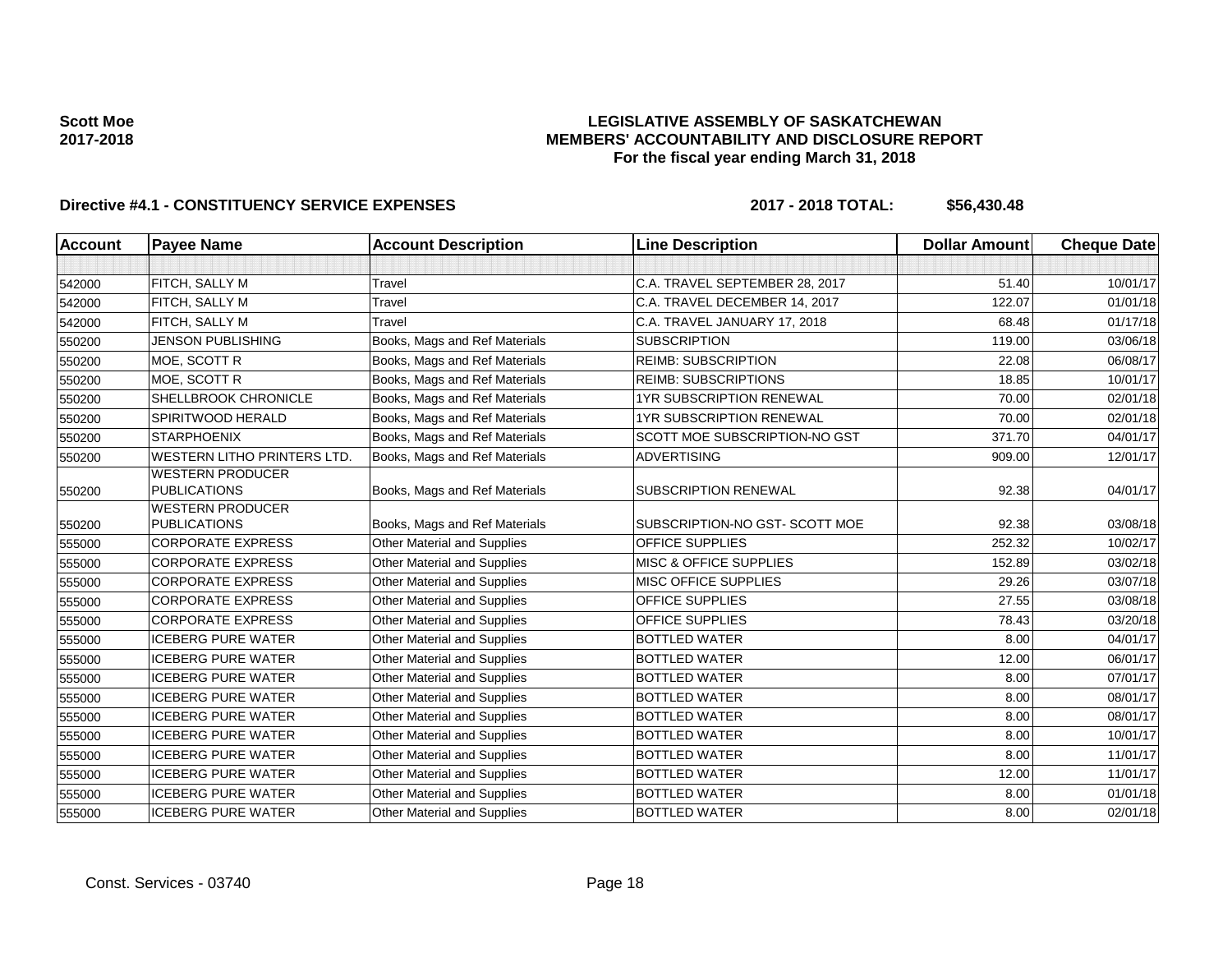### **LEGISLATIVE ASSEMBLY OF SASKATCHEWAN MEMBERS' ACCOUNTABILITY AND DISCLOSURE REPORT For the fiscal year ending March 31, 2018**

| <b>Account</b> | <b>Payee Name</b>                  | <b>Account Description</b>           | <b>Line Description</b>           | <b>Dollar Amount</b> | <b>Cheque Date</b> |
|----------------|------------------------------------|--------------------------------------|-----------------------------------|----------------------|--------------------|
|                |                                    |                                      |                                   |                      |                    |
| 555000         | <b>ICEBERG PURE WATER</b>          | Other Material and Supplies          | <b>BOTTLED WATER</b>              | 8.00                 | 02/01/18           |
| 555000         | <b>ICEBERG PURE WATER</b>          | Other Material and Supplies          | <b>BOTTLED WATER</b>              | 12.00                | 03/01/18           |
| 555000         | <b>ICEBERG PURE WATER</b>          | Other Material and Supplies          | <b>BOTTLED WATER</b>              | 8.00                 | 03/06/18           |
|                |                                    |                                      | <b>REIMB: BATTERIES FOR SMOKE</b> |                      |                    |
| 555000         | MOE, SCOTT R                       | Other Material and Supplies          | <b>DETECTOR</b>                   | 33.28                | 07/19/17           |
| 555000         | MOE, SCOTT R                       | Other Material and Supplies          | <b>REIMB: OFFICE SUPPLIES</b>     | 11.00                | 11/01/17           |
| 555000         | MOE, SCOTT R                       | Other Material and Supplies          | <b>REIMB: SNOW RAKE</b>           | 27.73                | 11/05/17           |
| 555000         | <b>PRINCE ALBERT ALARM SYSTEMS</b> | Other Material and Supplies          | MISC. & OFFICE SUPPLIES           | 126.14               | 12/01/17           |
| 555000         | <b>SHELLBROOK BIGWAY FOODS</b>     | Other Material and Supplies          | MISC. & OFFICE SUPPLIES           | 9.63                 | 05/01/17           |
| 555000         | SHELLBROOK BIGWAY FOODS            | Other Material and Supplies          | MISC OFFICE SUPPLIES              | 12.00                | 06/01/17           |
| 555000         | <b>SHELLBROOK BIGWAY FOODS</b>     | Other Material and Supplies          | <b>BOTTLED WATER</b>              | 2.98                 | 06/01/17           |
| 555000         | <b>SHELLBROOK BIGWAY FOODS</b>     | Other Material and Supplies          | MISC OFFICE SUPPLIES              | 14.99                | 07/05/17           |
| 555000         | <b>SHELLBROOK BIGWAY FOODS</b>     | Other Material and Supplies          | MISC OFFICE SUPPLIES              | 19.98                | 07/28/17           |
| 555000         | <b>SHELLBROOK BIGWAY FOODS</b>     | Other Material and Supplies          | MISC OFFICE SUPPLIES - NO GST     | 10.69                | 01/11/18           |
| 555000         | <b>SHELLBROOK BIGWAY FOODS</b>     | Other Material and Supplies          | 7477831 MISC. & OFFICE SUPPLIES   | 10.82                | 03/01/18           |
| 555000         | <b>SHELLBROOK BIGWAY FOODS</b>     | Other Material and Supplies          | MISC OFFICE SUPPLIES              | 6.99                 | 03/22/18           |
| 564300         | MOE, SCOTT R                       | Computer Hardware - Exp.             | REIMB: SOFTWARE/COMPUTER/POSTAGE  | 1,840.16             | 03/31/18           |
| 564600         | MOE, SCOTT R                       | Computer Software - Exp              | REIMB: SOFTWARE/COMPUTER/POSTAGE  | 157.94               | 03/31/18           |
| 565200         | MOE, SCOTT R                       | Office Furniture and Equipment - Exp | <b>REIMB: SHOP VAC</b>            | 122.09               | 03/16/18           |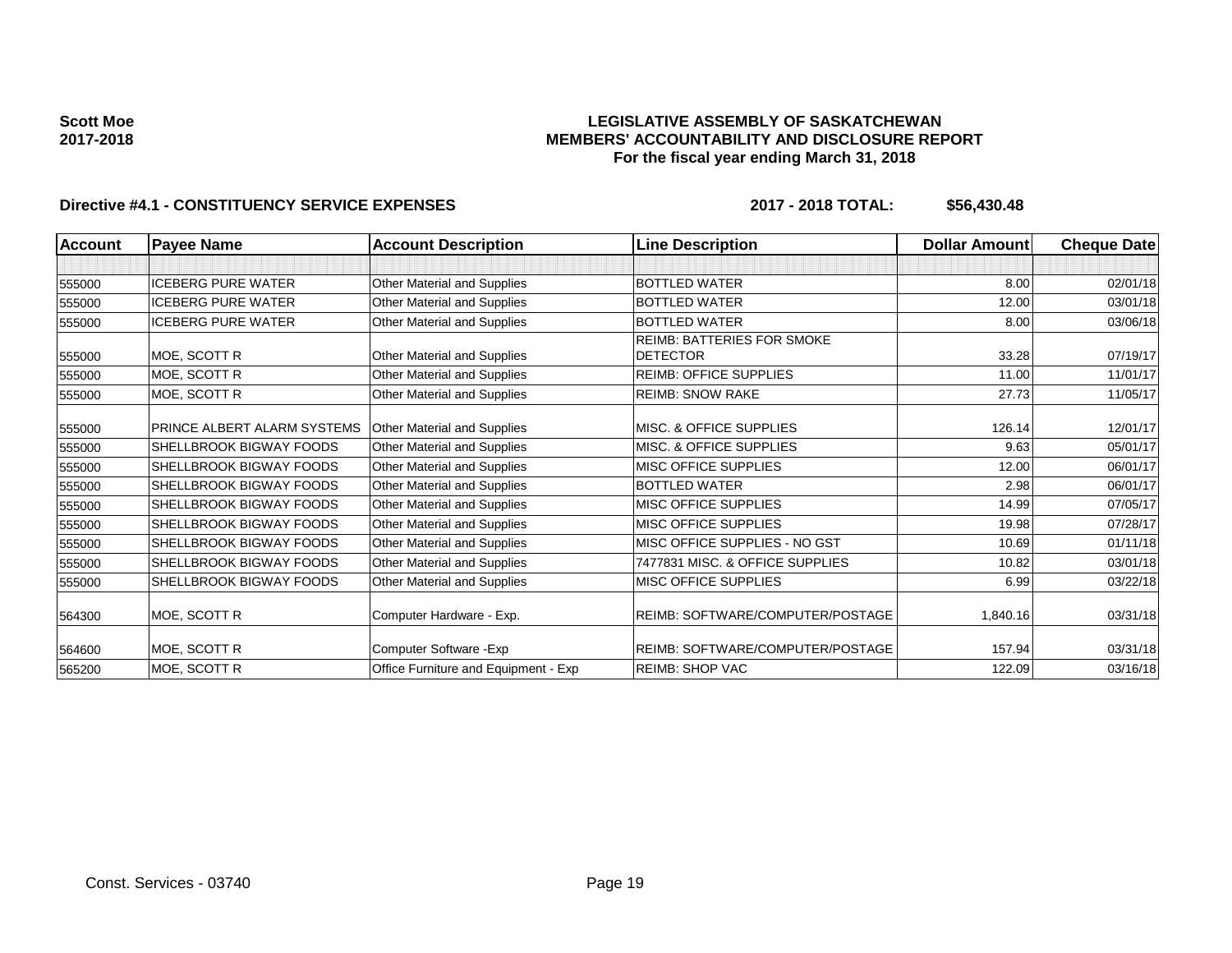### **LEGISLATIVE ASSEMBLY OF SASKATCHEWAN MEMBERS' ACCOUNTABILITY AND DISCLOSURE REPORT For the fiscal year ending March 31, 2018**

# Directive #6 - CONSTITUENCY ASSISTANT EXPENSES 2017 - 2018 TOTAL: \$49,375.02

| <b>Account</b> | <b>Payee Name</b> | <b>Account Description</b>                    | <b>Dollar Amount</b> | <b>Cheque Date</b> |
|----------------|-------------------|-----------------------------------------------|----------------------|--------------------|
|                |                   |                                               |                      |                    |
| 513000         | FITCH, SALLY M    | Out-of-Scope Permanent                        | 1,935.68             | 04/11/17           |
| 513000         | FITCH, SALLY M    | Out-of-Scope Permanent                        | $-1,935.68$          | 04/11/17           |
| 513000         | FITCH, SALLY M    | Out-of-Scope Permanent                        | 1935.68              | 04/25/17           |
| 513000         | FITCH, SALLY M    | Out-of-Scope Permanent                        | 1,935.68             | 05/09/17           |
| 513000         | FITCH, SALLY M    | Out-of-Scope Permanent                        | 1,838.90             | 05/24/17           |
| 513000         | FITCH, SALLY M    | Out-of-Scope Permanent                        | 1,935.68             | 06/06/17           |
| 513000         | FITCH, SALLY M    | Out-of-Scope Permanent                        | 1,838.90             | 06/20/17           |
| 513000         | FITCH, SALLY M    | Out-of-Scope Permanent                        | 1,935.68             | 07/05/17           |
| 513000         | FITCH, SALLY M    | Out-of-Scope Permanent                        | 1742.11              | 07/18/17           |
| 513000         | FITCH, SALLY M    | Out-of-Scope Permanent                        | 1,935.68             | 08/01/17           |
| 513000         | FITCH, SALLY M    | Out-of-Scope Permanent                        | 1,935.68             | 08/15/17           |
| 513000         | FITCH, SALLY M    | Out-of-Scope Permanent                        | 1742.11              | 08/29/17           |
| 513000         | FITCH, SALLY M    | Out-of-Scope Permanent                        | 1,742.11             | 09/12/17           |
| 513000         | FITCH, SALLY M    | Out-of-Scope Permanent                        | 1838.9               | 09/26/17           |
| 513000         | FITCH, SALLY M    | Out-of-Scope Permanent                        | 1742.11              | 10/11/17           |
| 513000         | FITCH, SALLY M    | Out-of-Scope Permanent                        | 1,838.90             | 10/24/17           |
| 513000         | FITCH, SALLY M    | Out-of-Scope Permanent                        | 1,838.90             | 11/07/17           |
| 513000         | FITCH, SALLY M    | Out-of-Scope Permanent                        | 1935.68              | 11/21/17           |
| 513000         | FITCH, SALLY M    | Out-of-Scope Permanent                        | 1,838.90             | 12/05/17           |
| 513000         | FITCH, SALLY M    | Out-of-Scope Permanent                        | 1,935.68             | 12/19/17           |
| 513000         | FITCH, SALLY M    | Out-of-Scope Permanent                        | 1,935.68             | 01/03/18           |
| 513000         | FITCH, SALLY M    | Out-of-Scope Permanent                        | 1,742.11             | 01/16/18           |
| 513000         | FITCH, SALLY M    | Out-of-Scope Permanent                        | 1,887.29             | 02/01/18           |
| 513000         | FITCH, SALLY M    | Out-of-Scope Permanent                        | 1,935.68             | 02/13/18           |
| 513000         | FITCH, SALLY M    | Out-of-Scope Permanent                        | 1935.68              | 03/01/18           |
| 513000         | FITCH, SALLY M    | Out-of-Scope Permanent                        | 1,935.68             | 03/13/18           |
| 513000         | FITCH, SALLY M    | Out-of-Scope Permanent                        | 1,935.68             | 03/27/18           |
| 513000         | FITCH, SALLY M    | Out-of-Scope Permanent                        | 2,058.52             | 04/10/18           |
| 519900         | None (Default)    | Change in Y/E Accrued Empl Leave Entitlements | $-446.42$            | 04/19/17           |